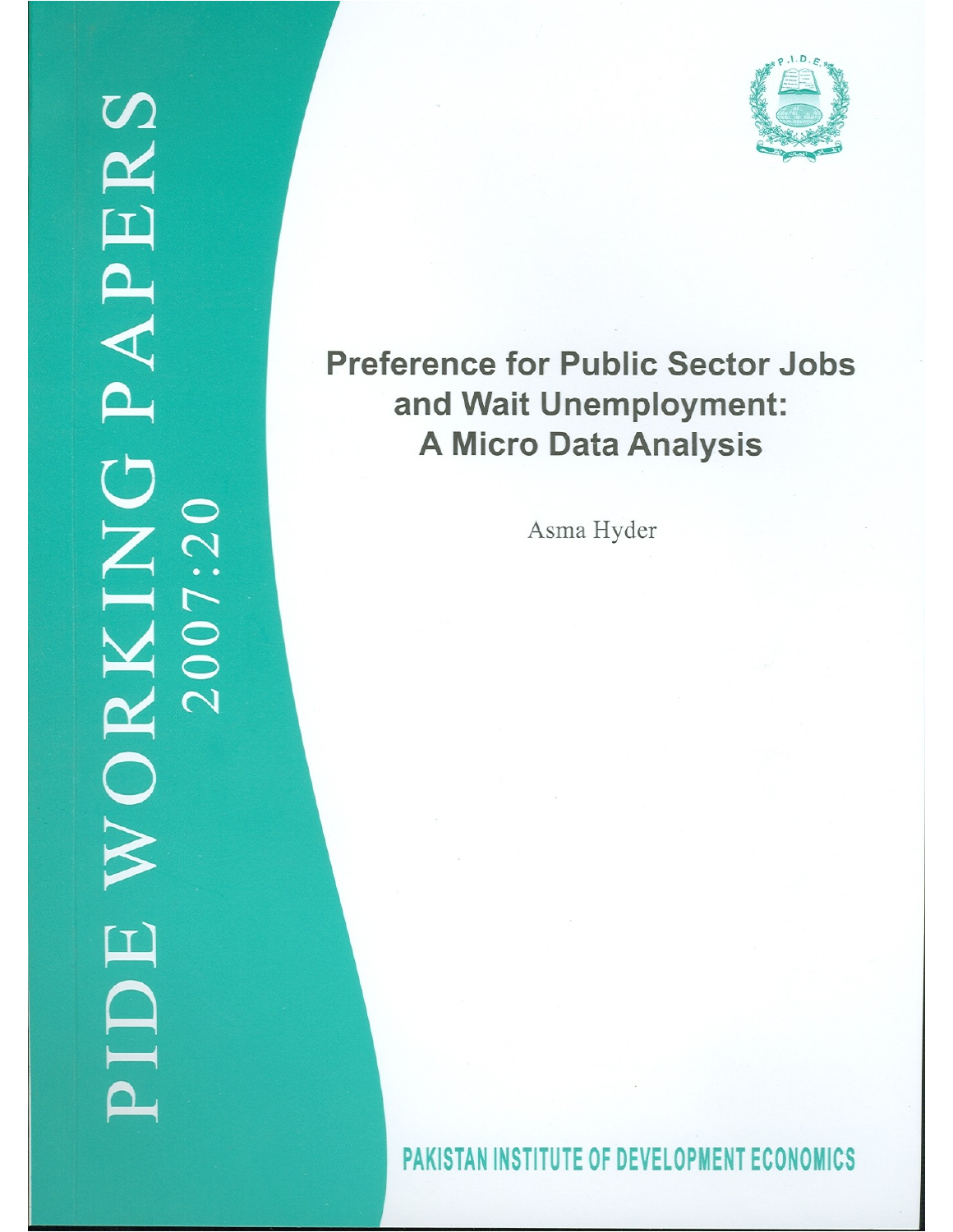**PIDE Working Papers 2007:20**

# **Preference for Public Sector Jobs and Wait Unemployment: A Micro Data Analysis**

**Asma Hyder** *Visiting Fellow Pakistan Institute of Development Economics, Islamabad*



## **PAKISTAN INSTITUTE OF DEVELOPMENT ECONOMICS ISLAMABAD**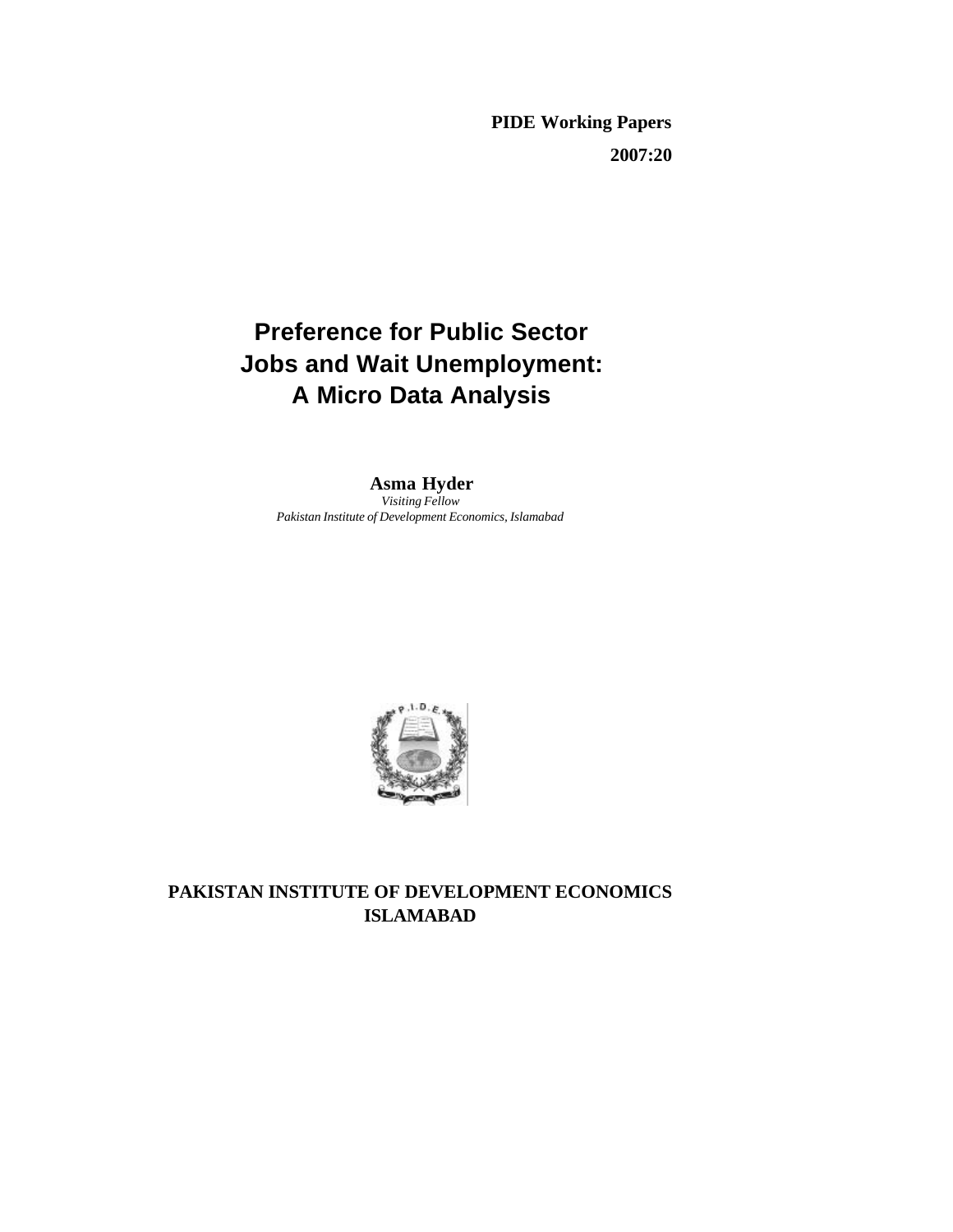All rights reserved. No part of this publication may be reproduced, stored in a retrieval system or transmitted in any form or by any means—electronic, mechanical, photocopying, recording or otherwise—without prior permission of the author(s) and or the Pakistan Institute of Development Economics, P. O. Box 1091, Islamabad 44000.

**© Pakistan Institute of Development Economics, 2007.**

Pakistan Institute of Development Economics Islamabad, Pakistan

*E-mail:* publications@pide.org.pk *Website:* http://www.pide.org.pk *Fax:* +92-51-9210886

Designed, composed, and finished at the Publications Division, PIDE.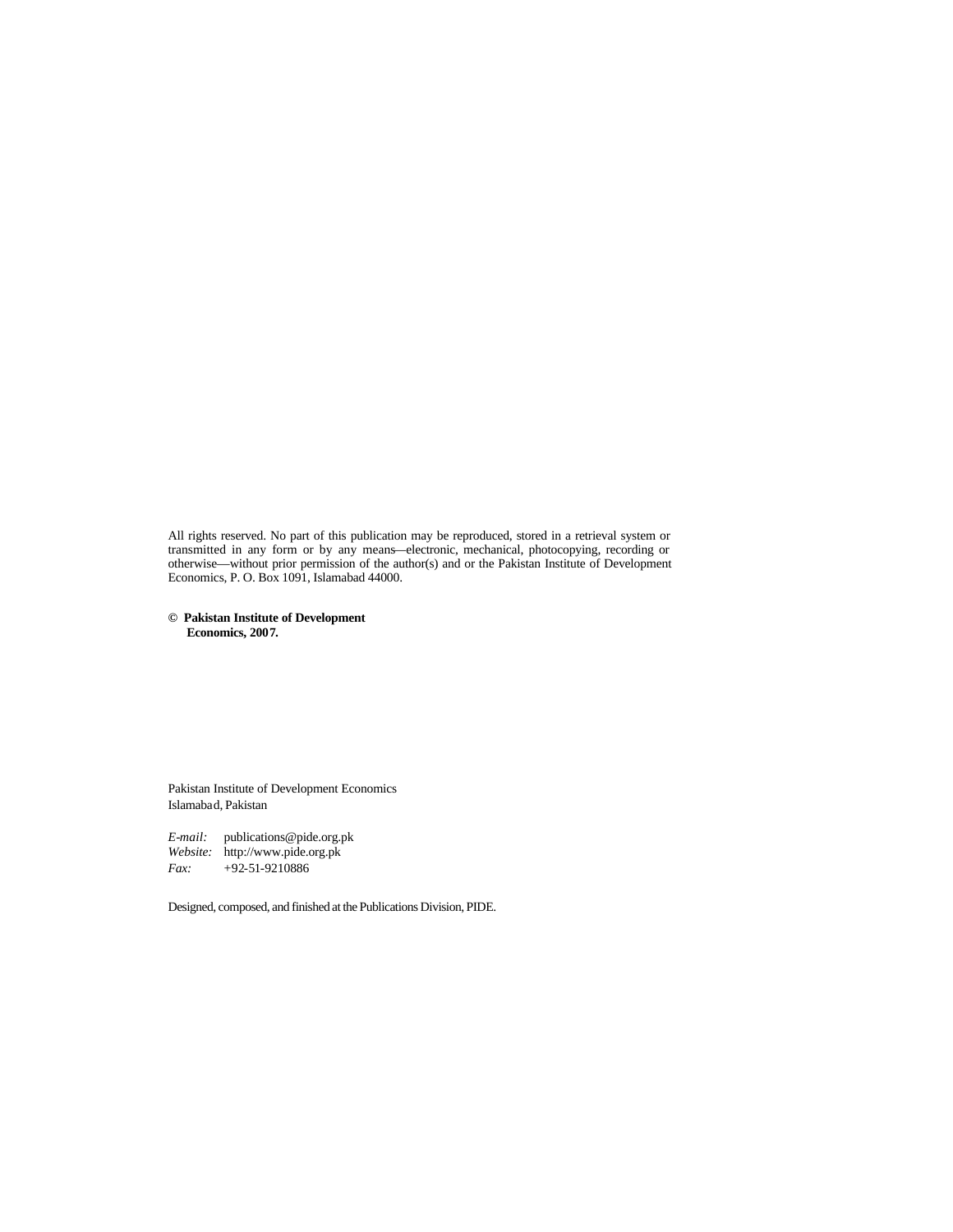### **CONTENTS**

|                                | Page |
|--------------------------------|------|
| Abstract                       | V    |
| Introduction                   | 1    |
| <b>Some Background Issues</b>  | 2    |
| Data                           | 2    |
| <b>Econometric Methodology</b> | 4    |
| <b>Empirical Results</b>       | 6    |
| <b>Conclusions</b>             | 9    |
| <b>Appendices</b>              | 11   |
| <b>References</b>              | 17   |

#### **List of Tables**

| Appendix Table 1. Variable Descriptions                                 |    |
|-------------------------------------------------------------------------|----|
| Appendix Table 2. Variable Summary Statistics                           | 12 |
| Appendix Table 3. Job Preference and Unemployment Duration Models 13    |    |
| Appendix Table 4. OLS Wage Equation Estimates for Sectoral<br>Equations | 14 |
| Appendix Table 5. Public Sector Wage Differentials                      | 15 |
| Appendix Table 6. Multinomial Logit Results                             | 16 |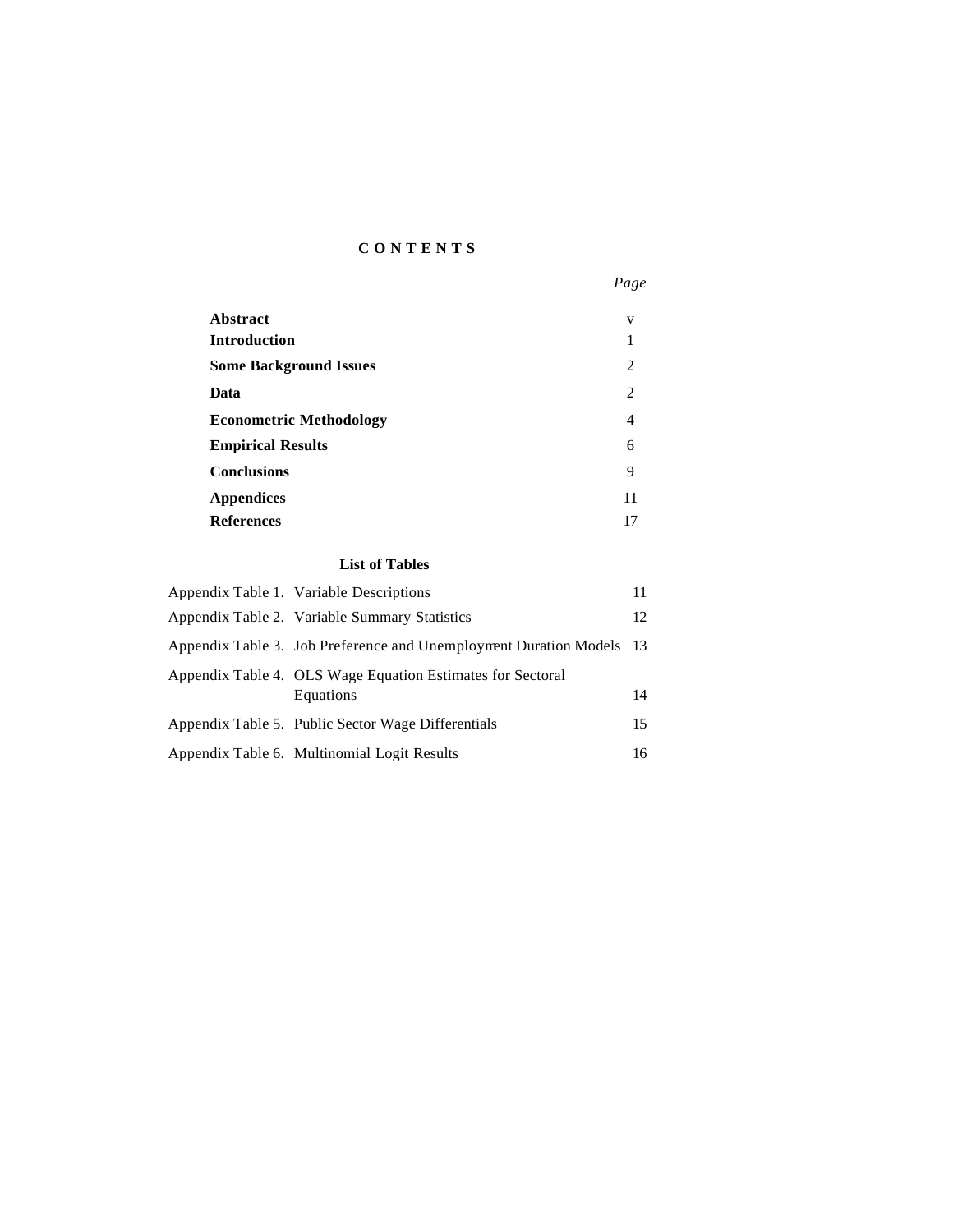#### **ABSTRACT**

This paper exploits responses on the stated preferences for public sector jobs among a sample of unemployed in Pakistan to inform on the existence of public sector job queues. The empirical approach allowed job preference to influence unemployment duration. The potential wage advantage an unemployed individual would enjoy in a public sector job was found to exert no independent influence on the stated preference indicating that fringe benefits and work conditions are perhaps more important considerations. The stated preference for a public sector job was found to be associated with higher uncompleted durations. The estimated effect suggests that, on average and controlling for education and other characteristics, those unemployed who stated a preference for public sector jobs had higher uncompleted durations of between four and six months. This finding was taken to confirm that there are long queues for public sector jobs in Pakistan.

*JEL classification:* J31, J64

*Keywords:* Wage Differentials, Wage Structure, Unemployment: Models, Duration, Incidence, and Job Search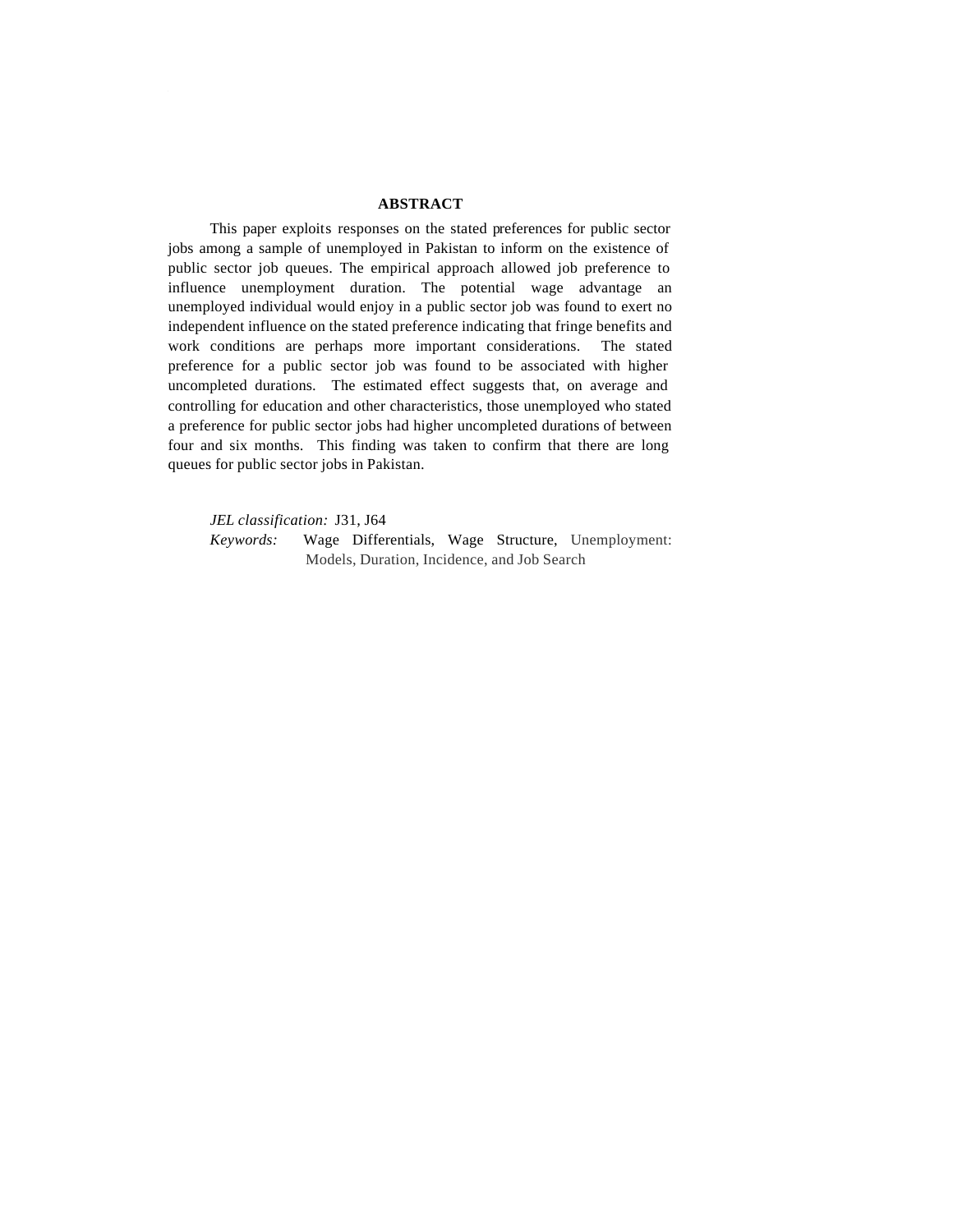#### **INTRODUCTION**

The existence of sizeable reward differentials between the two sectors ensure that public sector jobs are coveted in many developing economies, and particularly so by the more educated [see Blaug (1979)]. This can give rise to job queues and wait unemployment given risk-averse agents' preferences for stable and well paid public sector jobs. Although it is possible to interpret wait unemployment or queuing as part of an optimal job search strategy, there may be sizeable private and social opportunity costs associated with such behaviour.

The purpose of this paper is to explore the relationship between public sector job preferences, as expressed by unemployed individuals and their unemployment duration in Pakistan. The data used in our analysis are drawn from the Pakistan Labour Force Survey of 2001-02. Since the early 1990s the government of Pakistan has been committed to the implementation of a set of deregulation and liberalisation policies, which incorporates some degree of down-sizing in the public sector. However, public sector employment still comprises over one-half of all wage employment in Pakistan and, in spite of the re-orientation of the economy towards the private sector in recent years, the competition for employment in the public sector remains keen. Public sector employment in Pakistan is still viewed as attractive because of better pay, better work conditions, and the availability of an array of fringe benefits (e.g., pension rights and free medical benefits).<sup>1</sup>

This study attempts to examine the existence of a job queue through analysing the public sector job preferences of a sample of unemployed individuals. The primary objective of this paper is an examination of the relationship between public sector job preferences and an individual's duration of unemployment.<sup>2</sup> Our modelling approach is to treat the public sector job stated preference as a function of, *inter alia*, the public-private wage gap and allow job preference to endogenously influence an individual's unemployment duration. The data section provides a description of the unemployment duration measure.

Asma Hyder is Ph. D student at NUST Institute of Management Sciences, Rawalpindi and Visiting Fellow at Pakistan Institute of Development Economics, Islamabad. This paper was the winner of the Best Research Article Award at the 22nd AGM and Conference of PSDE, 2006.

*Acknowledgements:* The author is thankful for constructive comments of Dr Eatzaz Ahmad. However, the author remains responsible for any errors. I am also thankful to Dr Nadeem Ul Haque for his encouragement.

<sup>&</sup>lt;sup>1</sup>Discussed briefly in Bilquees (2006).

<sup>&</sup>lt;sup>2</sup>The duration is uncompleted in nature.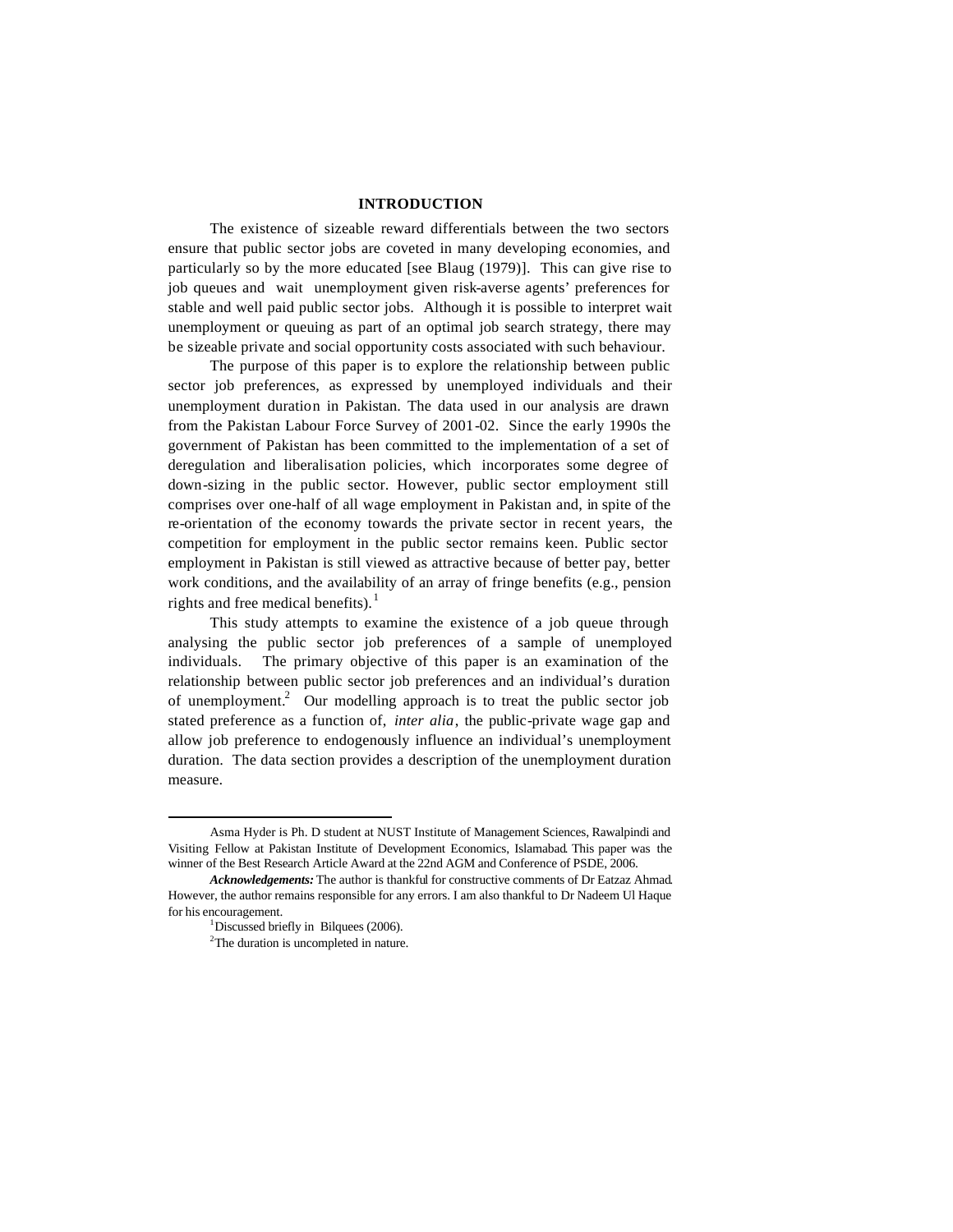#### **SOME BACKGROUND ISSUES**

The earlier studies of Lindauer and Sabot (1983) for Tanzania and Van der Gaag and Vijerberg (1988) for Cote D'Ivoire provide mixed evidence on the size and direction of the public sector pay gap with the latter study highlighting the importance of selection bias in informing any reasonable interpretation. Terrell (1993), using data for Haiti, reports a relatively large average public sector pay gap with selection bias apparently relevant in only one sector. Skyt-Neilsen and Rosholm (2001) detected a positive average *ceteris paribus* pay gap in favour of public sector workers in Zambia but noted that at the upper end of the conditional wage distribution it became negative for the highly educated. Said (2004), using data for Egypt, found a wage gap in favour of the private sector for males which was reversed when wages were replaced by a broader compensation measure. Mengistae (1999) detects a sizeable pay gap in the urban labour markets of Ethiopia. Finally, Hyder and Reilly (2005) report a sizeable average wage differential in favour of public sector workers in Pakistan.

The existence of positive differentials in favour of the public sector may give rise to job queues and 'wait' unemployment. In addition, the queues may also be influenced by the fact that the public sector is generally characterised by more favourable work conditions and fringe benefit provision. The queuing behaviour may be concentrated among particular types of labour market participants. Blaug (1979) noted the prevalence of university graduates among the unemployed in the cities of the least developed countries and Upadhyay (1994) argues this as a commonly observed phenomenon in the densely populated countries of South Asia. Boudarbat (2005) notes a preference for public sector employment in Africa and a willingness among the educated to engage in 'wait' unemployment to secure the more well paid and stable public sector jobs.

There is a modest empirical literature for developed countries on investigating whether a queue actually exists for public sector jobs. The primary motive for testing the existence of queues is that it is taken to provide indirect evidence that public sector workers secure higher overall compensation [see Gregory and Borland (1999)]. Poirier's (1980) bivariate probit with partial observability has been used to provide empirical evidence on the existence of public sector job queues [for example, see Abowd and Farber (1982)]. Mengistae (1999) modifies this approach to examine the evidence for such queues in Ethiopia's urban labour market.

#### **DATA**

This study uses cross-section data drawn from the nationally representative Labour Force Survey (LFS) for Pakistan for 2001-02. The survey covers all urban and rural areas of the four provinces of Pakistan as defined by the 1998 Population Census. The LFS excludes the Federally Administered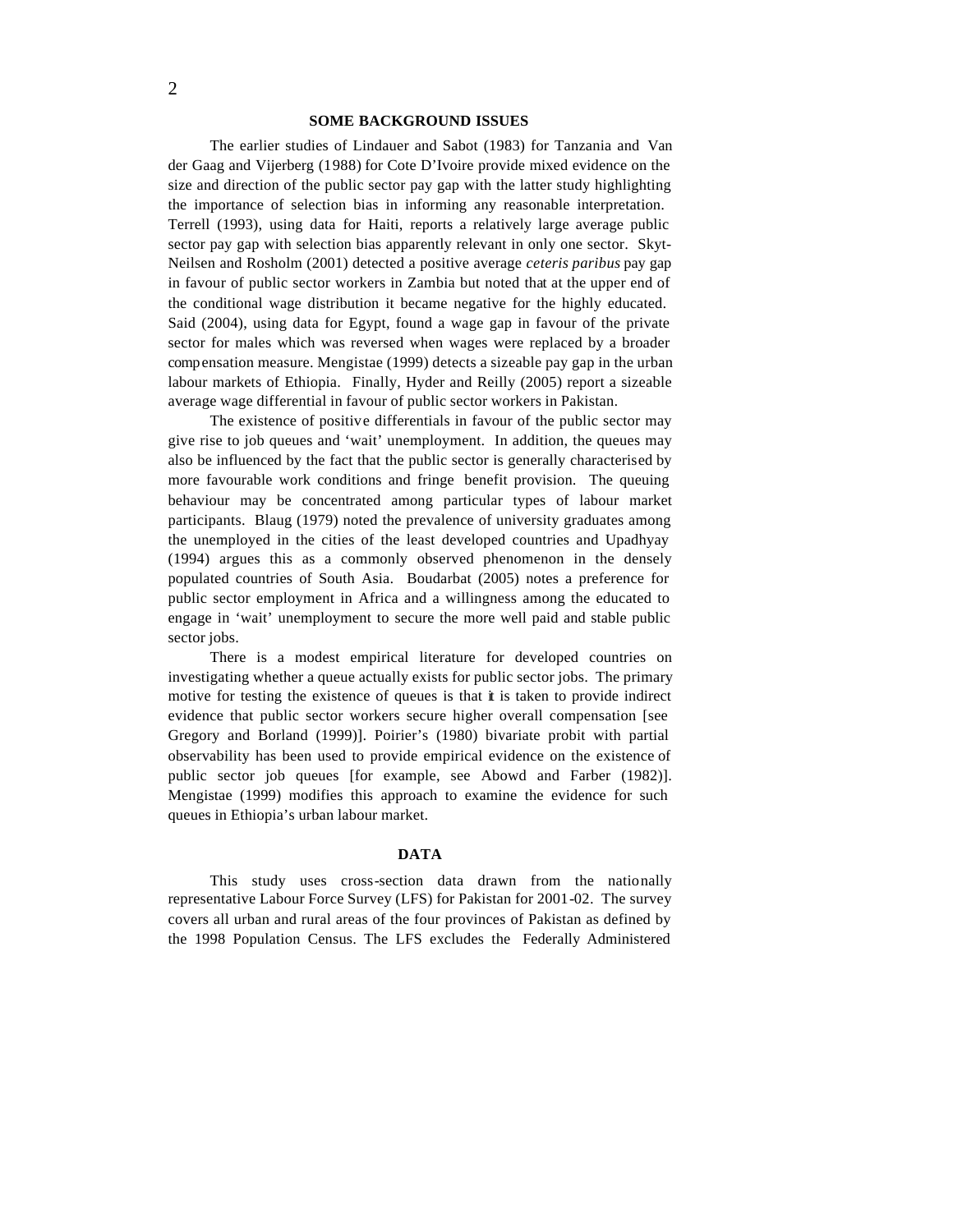Tribal Areas (FATA), military restricted areas, and protected areas of the NWFP. These exclusions are not seen as significant since they constitute only about 3 percent of the total population of Pakistan.

The sample used for the primary analysis is comprised of 767 individuals who gave their status as unemployed but available for work. Our analysis is restricted to those aged between 15 and 60 years of age. Table A-1 of the Appendix reports the definitions of the variables used in our analysis. The unemployment duration variable is interval-coded and an appropriate econometric procedure to account for this is discussed in the next section. The public sector job preference variable is constructed from a question which asked respondents to state a preference for the type of job for which they are available. The relevant categories comprised (i) full-time paid employment with government, (ii) full-time paid employment with private business/industry, (iii) part-time paid employment, (iv) self-employment given the necessary resources and facilities, (v) other type of employment such as commission, contract employment, daily wage employment etc. The public sector job preference was constructed as a binary measure with responses to category (i) coded as one, and all other responses coded zero.

Our approach requires estimation of a public/private sector wage differential for the unemployed. In order to do this we estimate for employees (using the LFS data) separate log hourly wage equations.<sup>3</sup> The private sector is here broadly defined to include workers employed in private limited companies, cooperative societies, individual ownership and partnerships. Given the need to construct a wage differential for the unemployed, the wage specifications include only those variables available for the unemployed group. Nevertheless, the wage specifications are reasonably rich from the perspective of the Mincerian tradition and contain age and its quadratic, educational level, whether the individual undertook vocational training, marital status, settlement type and a set of regional controls. We believe that the private sector definition we use, though not perfect, is sufficiently broad to approximate the pecuniary gains associated with the four alternatives expressed under (ii) to (v) above.

The estimated wage equations were subject to selectivity correction based on Lee's (1980) procedure, and with appropriate instrumentation, yield vectors of unbiased wage coefficients for the relevant sectors.<sup>4</sup> These coefficients are taken to provide the prices that the unemployed would receive for their characteristics if selected at random into either the public or the broadly defined alternative private sector. The wage gap is constructed by fitting the wage equation coefficients to the relevant characteristics (excluding the selection terms) for each individual, and then taking the difference between the two. This

<sup>&</sup>lt;sup>3</sup>The hourly wages expressed in rupees, was calculated by dividing weekly earnings by number of hours worked per week.

<sup>&</sup>lt;sup>4</sup>A similar approach was adopted by Gyourko and Tracy (1988).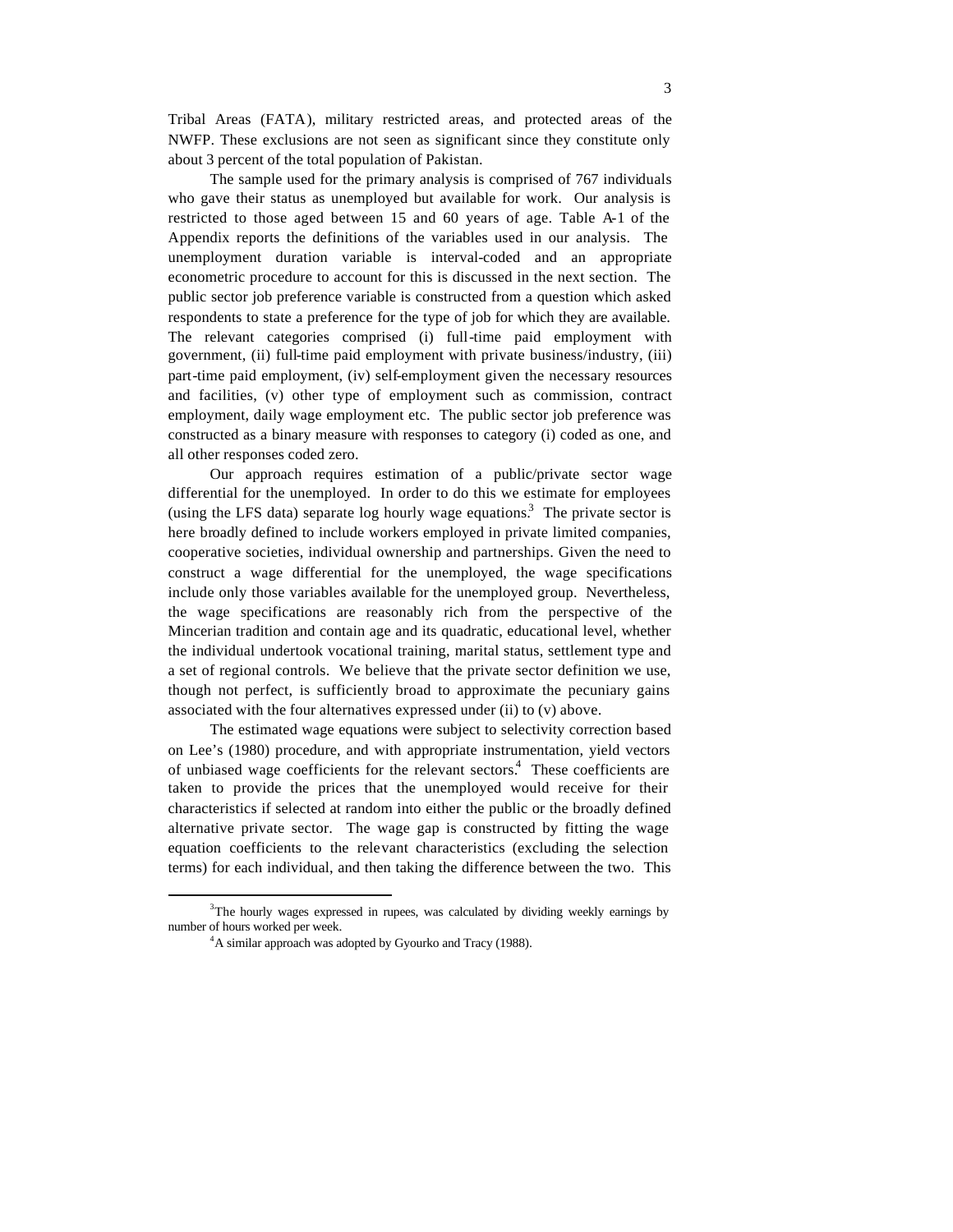could be taken to represent for each individual their public/private wage offer differential.

Table A-4 reports the estimates for the hourly wage equations using the samples of public and private sector employees. The estimates are plausible by the standards of the empirical wage determination literature and there is evidence of selection bias in the private sector equation.<sup>5</sup> The public -private sector wage differentials are computed using both uncorrected and selectivitycorrected OLS estimates. These are reported in Table A-5 and are separately computed using the sample mean characteristics for the public sector workers, the private sector workers, and the sample of unemployed. The estimates suggest sizeable and comparable average public-private sector wage gaps for all three groups.

Table A-2 reports the summary statistics for the full sample of unemployed and by stated job preference. The unemployed are generally young, male, unmarried with a fifth possessing no formal education. Over onequarter have been unemployed for over a year. The wage offer differential suggests that an average unemployed individual would earn 37 percent more in hourly wages if selected into a public sector as compared to a private sector job. Of those that express a preference for a public sector job, over one-fifth has a university degree and 42 percent have been unemployed for over one year. In contrast, those without such a preference have lower incidence of high duration unemployment, are less well educated, and more likely to head a household. The pattern evident from an inspection of these raw data is that the more educated prefer public sector jobs, and those that prefer public sector jobs have higher uncompleted durations. However, the public wage gap differentials for both types of unemployed are broadly comparable.

#### **ECONOMETRIC METHODOLOGY**

Our econometric model comprises two equations: a public sector job preference equation and an unemployment duration equation. Assume  $y_{1i}^*$  is a latent variable that captures an individual's preference for a public sector job. It is assumed related to a set of explanatory variables  $(x_i)$  using the following relationship:

$$
y_{1i}^* = x_1'\beta + u_i \qquad \text{where } u_i \sim N(0,1) \quad \dots \quad \dots \quad \dots \quad (1)
$$

The  $x_i$  vector is assumed to include the individual's predicted wage offer gap between a public and a private sector job. Let *y*1*<sup>i</sup>* denote an observable binary variable that conveys information on whether an individual has a

 $5$ The instruments for identification of the selection parameters are head of household and lived in the district since birth.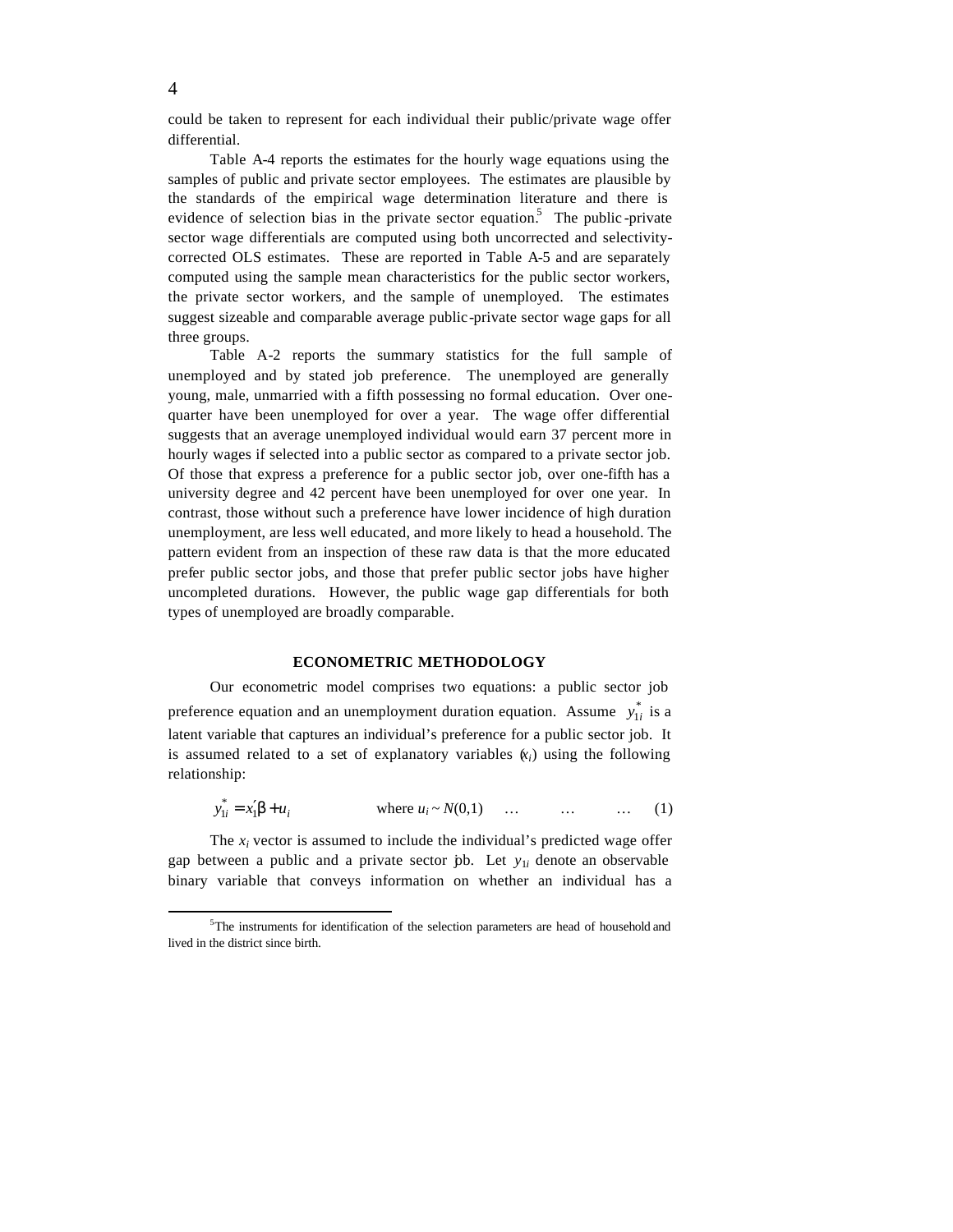preference for a public sector job, which is denoted  $y_{1i} = 1$  if this is the case, and  $y_{1i} = 0$  if not. The relationship between the latent variable and the observed variable is given by:  $y_{1i} = 1$  if  $y_{1i}^* > 0$ , and  $y_{1i} = 0$  if  $y_{1i}^* \le 0$ . This application can be formulated as a simple binary probit model and the specification of the log likelihood function is now discussed.

The above model described in Equation (1) shows the probability of preferring a public sector job is F(*x*′β) and independent observations leads to the joint probability, or likelihood function,

$$
Prob\left(\text{? }_{1i=1,2...n} \; \Big| x\right) = \prod_{y1 \neq 0} [1 - \Phi(x_1^{\prime} \beta)] \prod_{y1 \neq 1} \Phi(x_1^{\prime} \beta) \quad \dots \quad \dots \quad (2)
$$

The likelihood function for a samp le of *n* observations can be written as;

$$
L\langle \beta | data \rangle = \prod_{i=1}^{n} \Big[ \Phi(x_i \beta) \Big]^{y1i} \Big[ 1 - \Phi(x_i \beta) \Big]^{1-y1i} \qquad \dots \qquad \dots \qquad \dots \qquad (3)
$$

By taking log of the above equation, we will obtain the following log likelihood equation:

$$
ln L = \sum_{i=1}^{n} \{ y_{1i} \ ln \ \Phi(x_i | \beta) + (1 - y_{1i}) \ ln \ [1 - \Phi(x_i | \beta)] \} \qquad \dots \qquad \dots \qquad (4)
$$

F(.) represents the commulative distribution function for the standard normal.

The unemployment duration variable is expressed in discrete intervals measured in months. Let  $y_{2i}^*$  denote an underlying latent dependent variable that captures the *i*th individual's unemployment duration. This can be expressed as a linear function of a vector of explanatory variables  $(z_i)$  using the following relationship:

$$
y_{2i}^* = z_i' \gamma + e_i \qquad \text{where } e_i \sim N(0, \sigma^2) \qquad \dots \qquad \dots \qquad (5)
$$

It is assumed that  $y_{2i}^*$  is related to the observable ordinal variable  $y_{2i}$  as follows:

$$
y_{2i} = 0 \t\t \text{if} \t\t -\infty < y_{2i}^{*} \le a_1
$$
  
\n
$$
y_{2i} = 1 \t\t \text{if} \t\t a_1 < y_{2i}^{*} < a_2
$$
  
\n
$$
y_{2i} = 2 \t\t \text{if} \t\t a_2 \le y_{2i}^{*} < a_3
$$
  
\n
$$
y_{2i} = 3 \t\t \text{if} \t\t a_3 \le y_{2i}^{*} < a_4
$$
  
\n
$$
y_{2i} = 4 \t\t \text{if} \t\t a_4 \le y_{2i}^{*} < +\infty
$$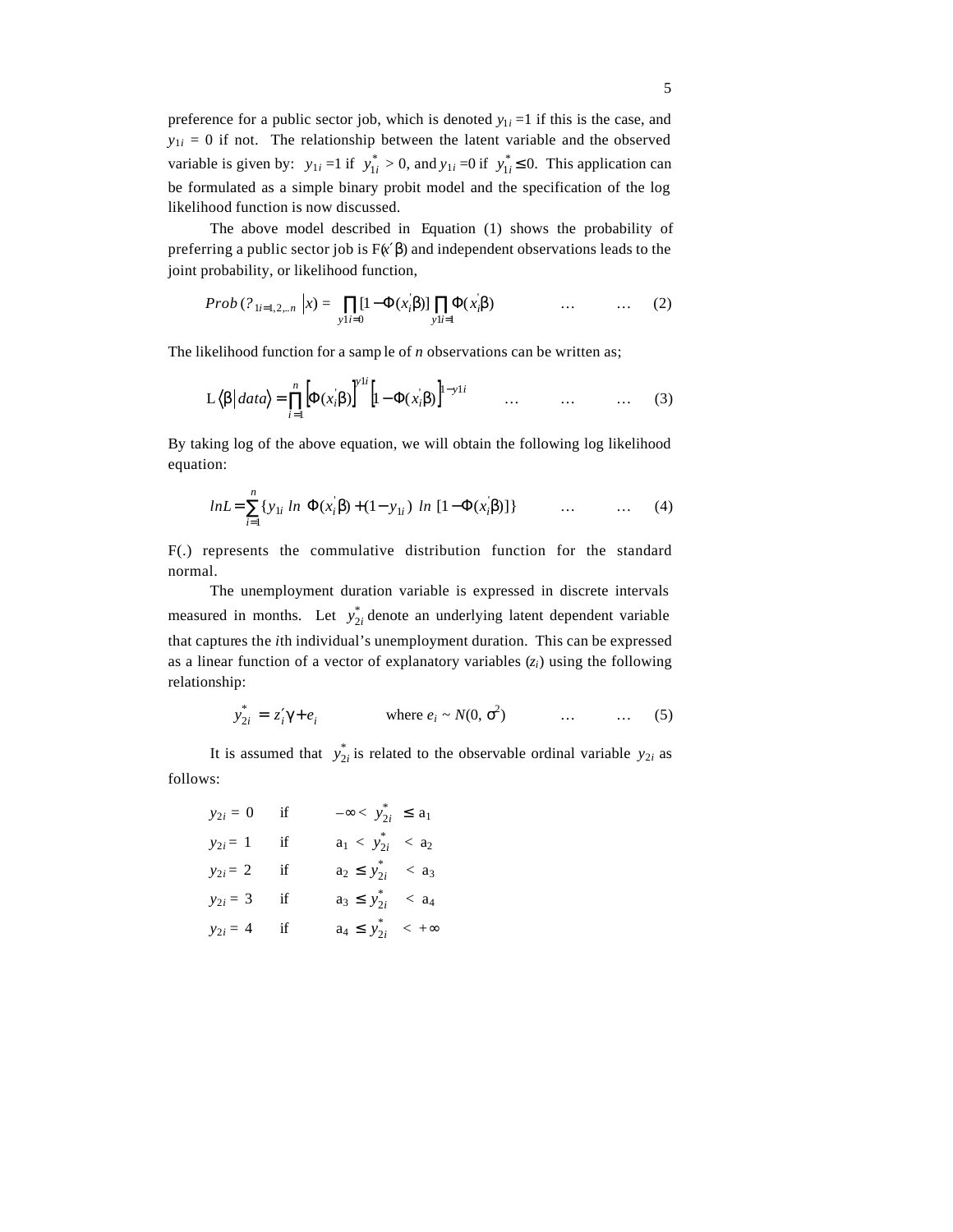where the  $a_j$  are known thresh hold values. This application can be formulated as an interval regression (or grouped dependent variable) model and the specification of the log likelihood function can be written as,

$$
\log L = \sum_{j=0}^{4} \sum_{i \in k} \log \{ \Phi[\frac{a_k - \mathbf{Z}_i \boldsymbol{\beta}}{\sigma} ] - \Phi[\frac{a_{k-1} \mathbf{Z}_i \boldsymbol{\beta}}{\sigma} ] \} \qquad \dots \qquad \dots \qquad (6)
$$

Following Stewart (1983), we treat the first and the last intervals as open-ended in this case so for  $j=0$ ,  $\Phi(a_i) = \Phi(-\infty) = 0$  and for  $j=4$ ,  $\Phi(a_i) = \Phi(+\infty) = 1$ , where  $\Phi(\cdot)$  denotes the cumulative distribution function for the standard normal.

#### **EMPIRICAL RESULTS**

The estimates of wage equation, with and without correction for selectivity are reported in Table A-4. For the case of correction of selectivity, selection term is estimated based on a five category MNL. The first three categories are for employed individuals in the public, private and state owned enterprises, fourth category contains unemployed but actively looking for work and the last category is consist of unemployed and do not want work at all.<sup>6</sup> The multinomial results are given in Table A-6. For the identification between sectoral attachment equations and wage equations "head of the household" and "time spent in the present district" are not included in the wage equation. The purpose of estimating wage equation here is to predict wages for those unemployed but looking for work. For this specific purpose only those variables are included in the wage equations that also have the information about those unemployed individuals looking for work. For example occupational categories are not included in the wage equation, as we do not have this information for those unemployed.

Starting with the Table A-4 (wage equations corrected for selection) the estimated coefficient for "male" is significant with positive sign when estimated without correction for selectivity in both public and private sector. But it is lower in magnitude in the private sector and insignificant in public sector. Males earn 34.4 percent more then their female counterpart in the private sector. The estimated age effect is poorly determined in the public sector and in the private sector it is significant and suggests a concave shape. Earnings are maximised at 58 years of age in the private sector. The educational categories are consistent with human capital theory; wage premium is directly proportional to the level of

<sup>&</sup>lt;sup>6</sup>Before applying the multinomial logit model to obtain the probabilities for sectoral attachment, it is necessary to test the assumptions of the model. The multinomial logit has some potential weaknesses; one is that the choices made are assumed independent of the remaining alternatives, known as the "independence of irrelevant alternatives (IIA)" property. This becomes a particular problem when the choices or outcomes are close substitutes for one another. Thus, in regard the IIA assumption for the MNL has been tested and above categories i.e., public private and State owned enterprises are based on this test. The results of these tests can be provided on request.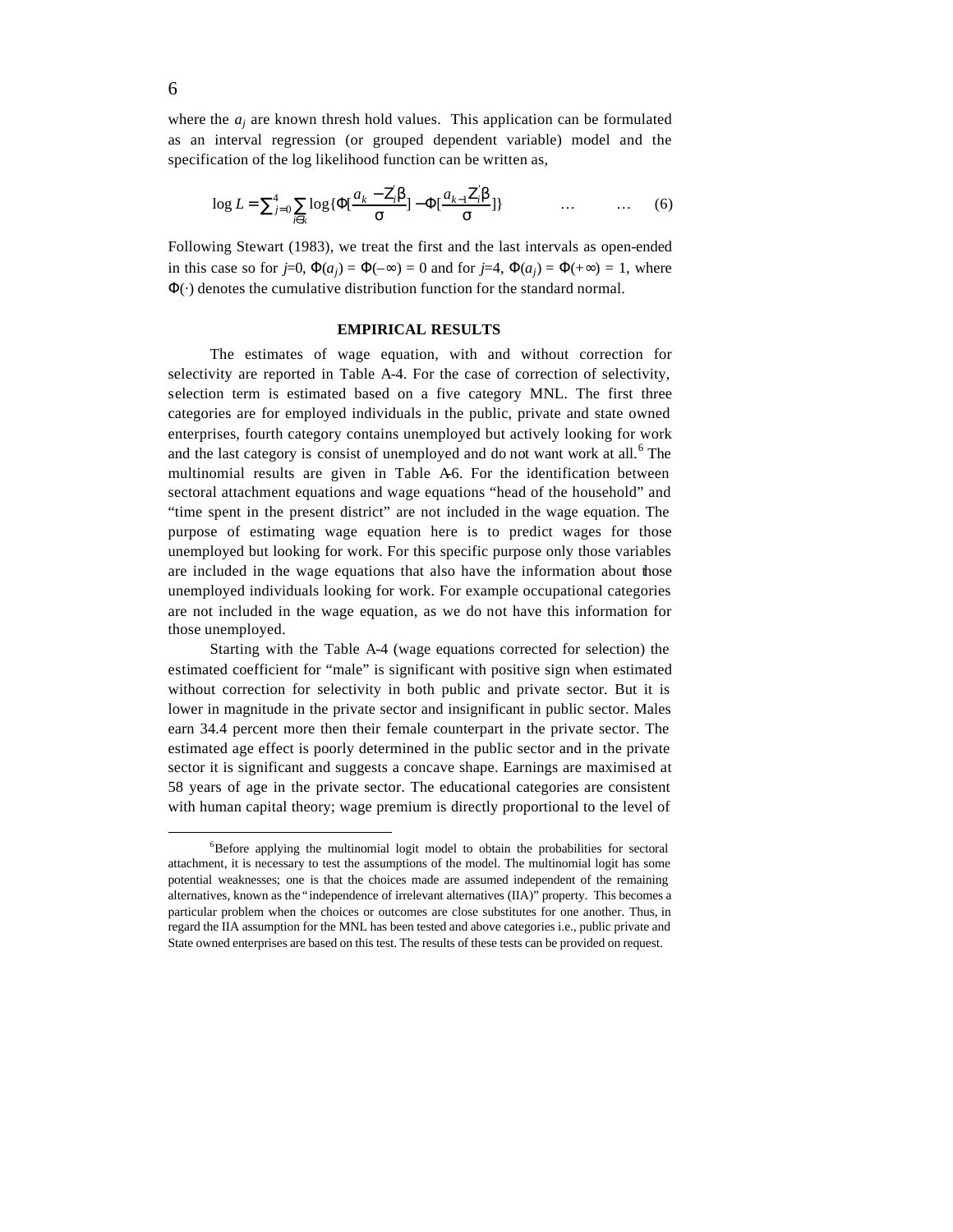education. Moreover, the rate of return is higher for the private sector as compared to the public sector, perhaps indicating the scarcity of educated people in the private sector.

All the estimated effects for the regional categories are significant. Individuals in urban areas earn more then their rural counterpart. Balochistan is the highest earning state, as it is the omitted category and the rest of provinces effects are statistically significant from the base and posses negative signs. Marital status is insignificant in public sector but significant in private sector with a positive sign.

The Table A-3 report respectively the estimates for stated job preference (using a univariate probit model) and unemployment duration (using an interval regression model).<sup>7</sup> The job preference model is relatively austere and includes the wage offer gap measure,<sup>8</sup> a set of regional effects, and a control for settlement type. The wage differential between the public and private sector is used as an independent variable in the probit model for public sector job preferences. For this purpose, first of all wages were predicted based on the wage equations reported in Table A-5 for all the individuals. Then, this difference between the public and private pay for the unemployed is included in the public sector job preference model. The estimated effect for the wage offer differential is poorly determined and suggests wage differences appear unimportant in determining the public sector job preferences of the unemployed. This suggests that the preference for a public sector job is perhaps influenced more by fringe-benefits and work conditions than by wage rates. For example, the most pronounced issues for preference for a public sector is working hours. The public sector is committed to providing workers with reasonable hours of work, which must not exceed 48 hours per week. Workers must be provided with at least one day off in each seven-day period. Overtime work is a key issue for many enterprises, due to tight deadlines imposed by buyers, and the need to accommodate rush orders. This need must be balanced against the right of workers to choose whether or not they wish to work overtime (unless some mandatory arrangements for overtime have been included in a legally binding collective agreement), and their right to receive premium rates for overtime hours worked.

Protection in the form of annual leave, sick leave, and special leave is determined by law in the public sector. Labour protection issues including protection against hazards in the work place, issues of work safety as well as protection from work related diseases and illness are considered important in the government sector jobs. Social security that includes protection against the

 $<sup>7</sup>$ The limited set of variables reported in the duration equation are those that registered either</sup> statistical significance or close to it.

<sup>&</sup>lt;sup>8</sup>The effects of age, gender, marital status, and human capital effects on job preferences are assumed captured through the wage differential measure.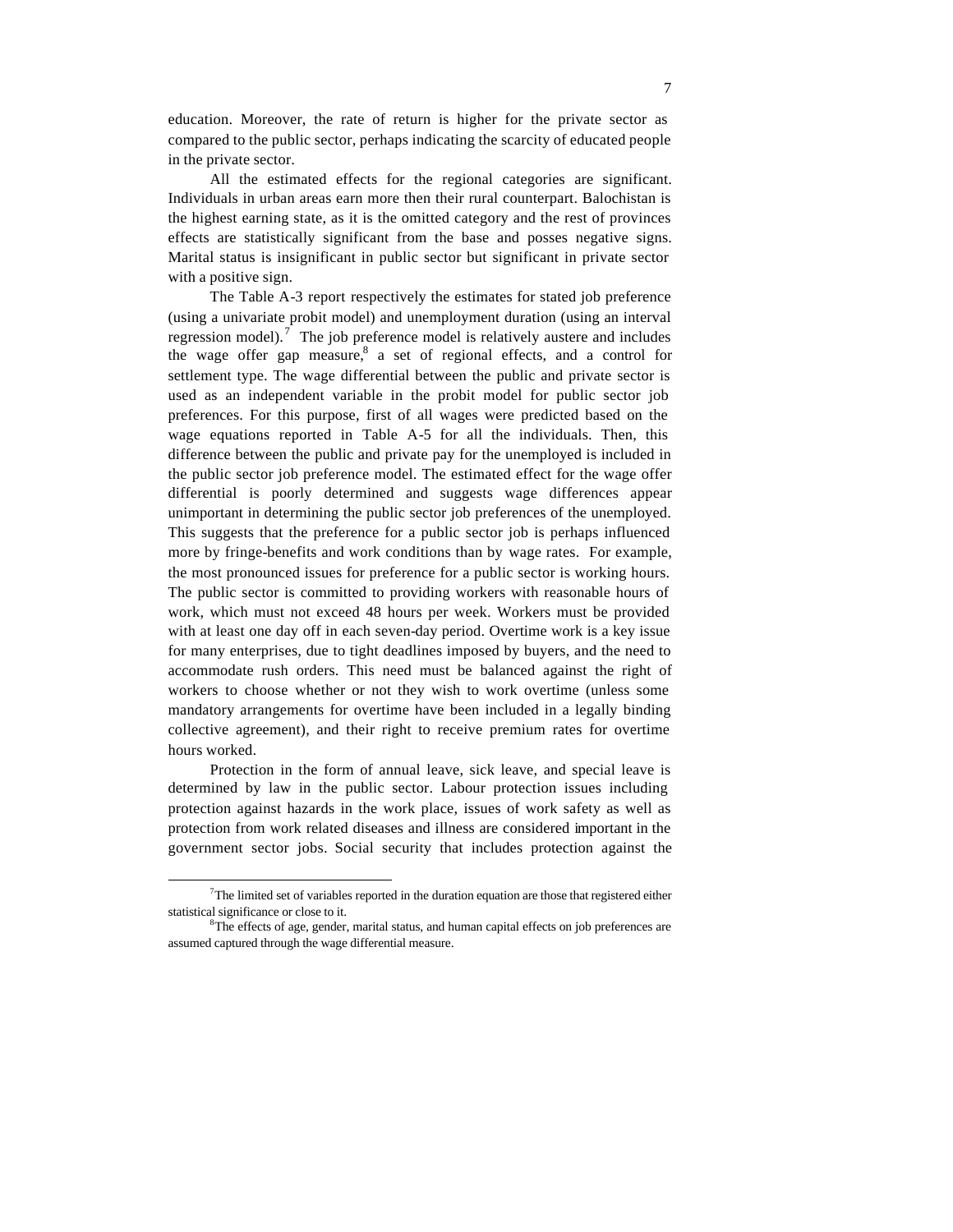effects of economic and social hardship resulting from a reduction in earnings due to work accidents, work illness, unemployment, or retirement is another main benefit that workers can enjoy while being in the public sector.

The workers in the public sector job receive pensions and many other benefits like free medical care and loans with negligible rate of interest even after retirement. All these issues make the public sector jobs more attractive then the private sector job. In terms of non-wage benefits private sector in Pakistan is flourishing now and many private firms are offering attractive pay packages. However, because of these above described attractive non-wage features of the public sector people are more likely to prefer public sector jobs. These factors are viewed as more important than wages, hence the statistical insignificance of the wage in the preference equation.

The separate effect of provincial and urban/rural categories is important while exploring the public sector job preference because the government sector jobs are announced particularly with the quota for residents of all the provinces. The quota is usually announced according to the population of every province with its urban rural areas. Based on this formula a particular number of jobs are allocated for provincial quota and rest of the jobs are on merit. The highest number of jobs in different announced jobs is allocated to Punjab as it is most highly populated province. Then come Sindh, NWFP and Balochistan, respectively. The unemployed residents in urban areas are, on average and *ceteris paribus*, almost eight percentage points more likely to state a preference for the public sector job. In addition, there is also a substantial variation in the public sector job preferences across regions with those in either Punjab or Sindh less inclined towards government jobs compared to the Baloch reference group.

The estimates for the unemployment duration model reveal a strong role for education. The higher the level of education, the longer the reported uncompleted unemployment spell and the relationship appears to be monotonic. Those with a university degree report being unemployed for almost four months more relative to those without any formal education, on average and *ceteris paribus*. An unemployed head of household reports a lower unemployment duration than a non-head. This suggests that, controlling for the reported characteristics; family responsibilities (perhaps capturing risk-aversion) motivate an individual to take the earliest acceptable job offer. Another main reason for this is the absence of formal social security system (i.e., no unemployment benefits).

The stated preference public sector job variable enters the duration equation exogenously in this specification. The estimated effect is well determined and sizeable in magnitude. It suggests that those with a preference for a public sector job, controlling for education and other factors, have significantly higher uncompleted unemployment durations than those without such a preference. This could be interpreted as consistent with the notion that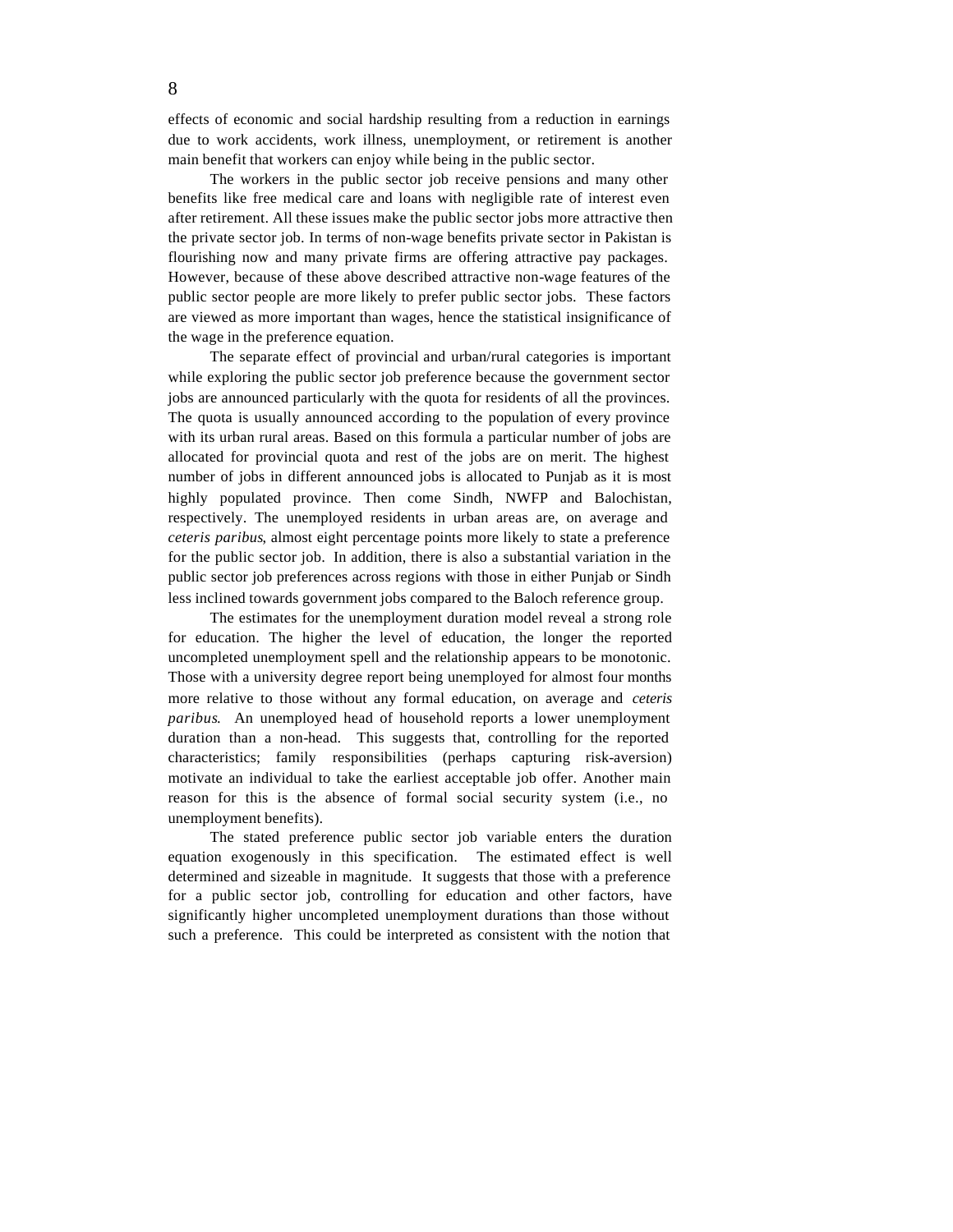such individuals are in a state of wait unemployment and are prepared to consider long periods of unemployment to satisfy their stated job preference. This provides some tentative evidence for the existence of a public sector job queue in Pakistan. Another important variable that may be important to determine the duration of unemployment is household income that is not available in the data set.

It might be interesting to explore why these unemployed individuals prefer to be in the queue to get a public sector job, why they don't take a private sector job for this short period of time on a temporary basis. First of all, most of the individuals in this category have university degree or with higher education, they might have high expectation to get a public-sector job. Among these unemployed individuals 86 percent are male. They might want to spend this time for job search and may want to enter in a job for their life time career.

Another important thing is that the mean age of this unemployed group with public sector preference is 24 years. According to cultural and family system in Pakistan, at this age usually individuals either male or female (married or unmarried) are living with their parents so they can afford to wait until they get some public sector job according to their expectations. Another important feature of this unemployed class is that almost 77 percent are singles and only 23 percent are married. Thus singles may be free from their household financial responsibilities and can afford to wait for a public sector job. Moreover almost 88 percent of this unemployed class with public sector job preference is living in the present district since birth. Since the individuals have been living at the same place for a long period of time, they are well settled and can afford to be unemployed for the period of job search. A potential of our approach, is the issue of the uncompleted duration of unemployment. This is due to lack of information in our data set. Thus, we are unaware for how long these individuals remain unemployed. A panel data study might be more useful for such analysis that this is currently not available in Pakistan.

#### **CONCLUSIONS**

The study used the stated preferences for public sector jobs among the unemployed to inform on the existence of public sector job queues in Pakistan.

The more substantive contribution of the paper lies it what it reveals about the relationship between job preferences and unemployment duration in Pakistan. The potential wage advantage an unemployed individual would enjoy in a public sector job exerted no independent influence on the stated preference, perhaps suggesting that fringe benefits and work conditions are more important considerations. However, there was some regional variation in stated job preferences and those residing in urban areas were more likely to indicate a preference for a public sector job than those in rural areas. This may reflect the greater availability of such jobs in urban areas.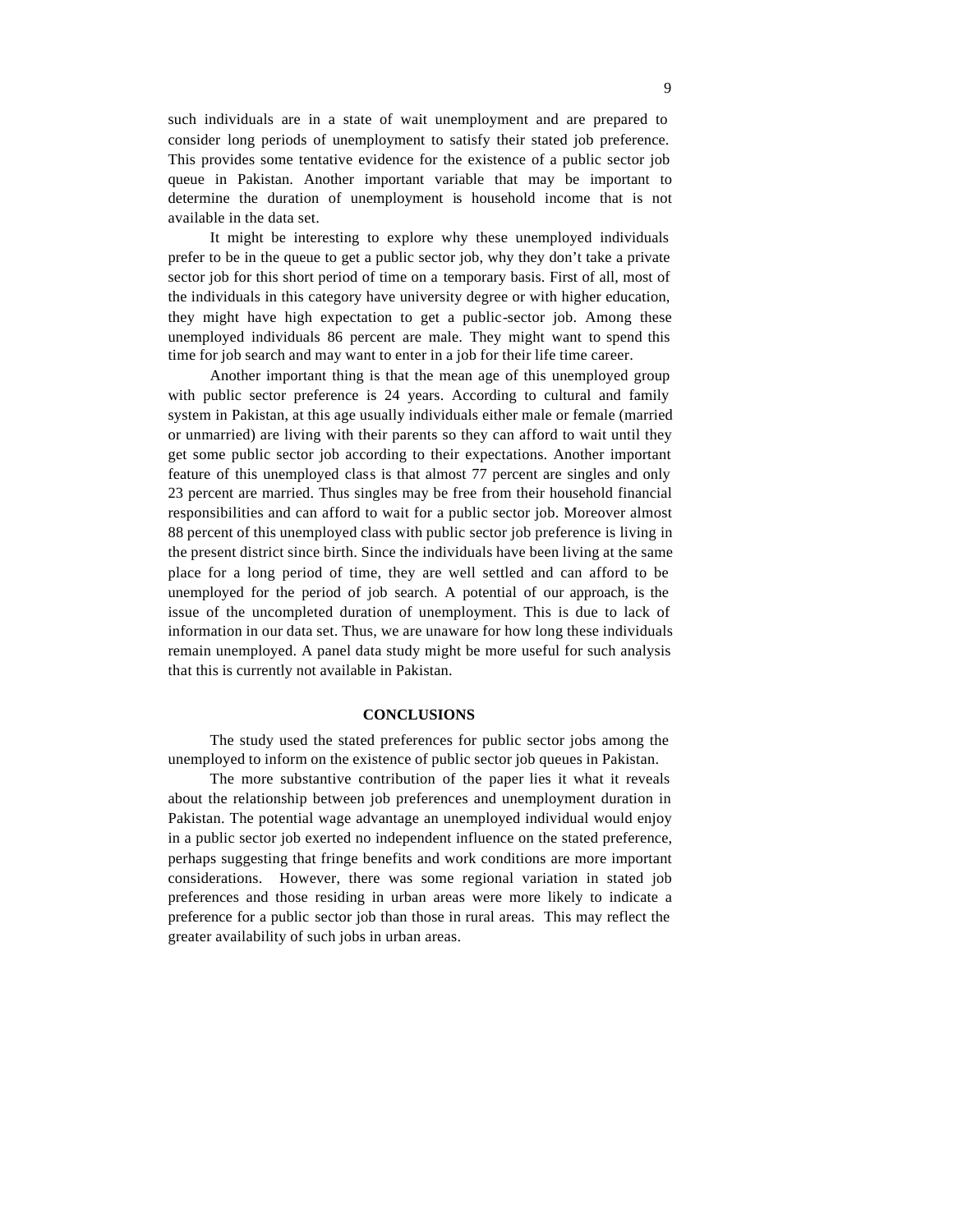A small number of variables were found to influence uncompleted unemployment durations. The turnover within the unemployed among household heads appears high and may be taken to reflect their risk-aversion given greater family responsibilities. However, the key driver for turnover was education level and the monotonic nature of the relationship suggested that the more educated tend to engage in wait unemployment as they conduct job search. For instance, an unemployed individual with a university degree had 4.1 months higher uncompleted duration than someone with no formal education, on average and *ceteris paribus*. The stated preference for a public sector job is also associated with higher uncompleted durations. The estimated effect suggests that, on average and controlling for education and other characteristics, the unemployed who stated a preference for public sector jobs have higher uncompleted durations by close to four months. The point estimate rises to well over six months when the stated preference measure is treated endogenously. This could be taken to confirm that there are queues for public sector jobs in Pakistan and that they are lengthy.

I acknowledge that use of uncompleted durations provides an incomplete portrait of the phenomenon investigated here. If individuals hold out for a public sector job, the completed unemployment durations may be considerably higher and our estimates could be taken to provide an under-estimate of the effect. In addition, the preferences for a public sector job may be influenced by the duration of unemployment experienced. This is recognised as plausible but its modelling provides an added complication and is not pursued here, thus recommended for further investigation.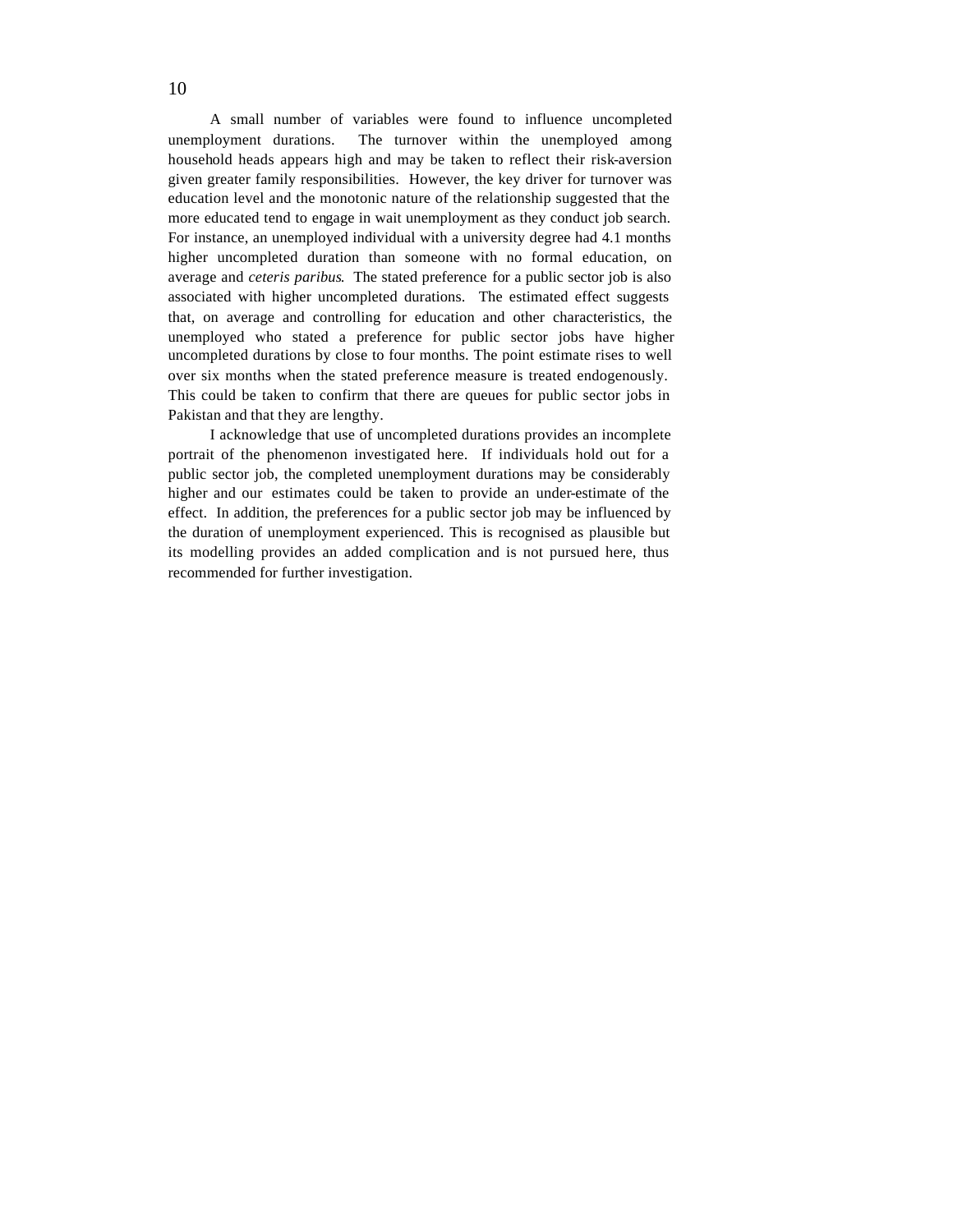Table A-1

*Variable Descriptions*

| Variable                     | Description                                                                                                     |
|------------------------------|-----------------------------------------------------------------------------------------------------------------|
| Job Preference               | $=$ 1 if 1 if the individual expresses a preference for a public sector job;                                    |
|                              | $= 0$ otherwise.                                                                                                |
| <b>Unemployment Duration</b> | This is an interval coded variable where:                                                                       |
| $DUR_1$                      | Unemployment Duration < One month.                                                                              |
| DUR <sub>2</sub>             | One month $=$ Unemployment Duration $\lt$ two months.                                                           |
| DUR <sub>3</sub>             | two months = Unemployment Duration $\lt$ seven months                                                           |
| DUR_4                        | seven months = Unemployment Duration < twelve months.                                                           |
| DUR <sub>5</sub>             | Unemployment Duration = twelve months                                                                           |
| Since Birth                  | $=1$ if the individual was born in the district they currently reside in;                                       |
|                              | $= 0$ otherwise.                                                                                                |
| Male                         | $= 1$ if the individual is male; 0 = female.                                                                    |
| Age                          | The age of the respondent expressed in years.                                                                   |
| Head                         | $=1$ if the individual is the head of household: $= 0$ otherwise.                                               |
| <b>NFE</b>                   | $=1$ if the individual has no formal educational qualifications;                                                |
|                              | $= 0$ otherwise.                                                                                                |
| Primary                      | $=1$ if the individual's highest qualification is to primary level (five                                        |
|                              | years of education); $= 0$ otherwise.                                                                           |
| Middle                       | =1 if the individual's highest qualification is to middle level (eight                                          |
|                              | years of education); $= 0$ otherwise.                                                                           |
| Matriculation                | $=$ 1 if the individual's highest qualification is to matriculation (ten years                                  |
|                              | of education); $= 0$ otherwise.                                                                                 |
| Intermediate                 | $=1$ if the individual's highest qualification is to two years of college                                       |
|                              | (twelve years of education); $= 0$ otherwise.                                                                   |
| Degree                       | $=1$ if the individual's highest qualification is a university degree                                           |
|                              | (including professional and postgraduate); $= 0$ otherwise.                                                     |
| Train                        |                                                                                                                 |
| Urban                        | $=1$ if the individual resides in an urban area; $= 0$ otherwise.                                               |
| <b>Balochistan</b>           | $=1$ if the individual resides in Baloch; $= 0$ otherwise.                                                      |
| Punjab                       | $=1$ if the individual resides in Punjab; $=0$ otherwise.                                                       |
| Sindh                        | $=1$ if the individual resides in Sindh; $= 0$ otherwise.                                                       |
| <b>NWFP</b>                  | $=1$ if the individual resides in the North-West Frontier Province;                                             |
|                              | $= 0$ otherwise.                                                                                                |
| Married                      | $=1$ if the individual is married; $= 0$ otherwise                                                              |
| Wage Differential            | This is computed as $X_i^{\prime}[\hat{\beta}_{public} - \hat{\beta}_{private}]$ where $X_i$ denotes the vector |
|                              | of characteristics for the <i>i</i> th individual and $\hat{\beta}_i$ denotes the vector of                     |
|                              | wage coefficients for the $j$ th sector where $j$ =public, private reported in<br>Table A3.                     |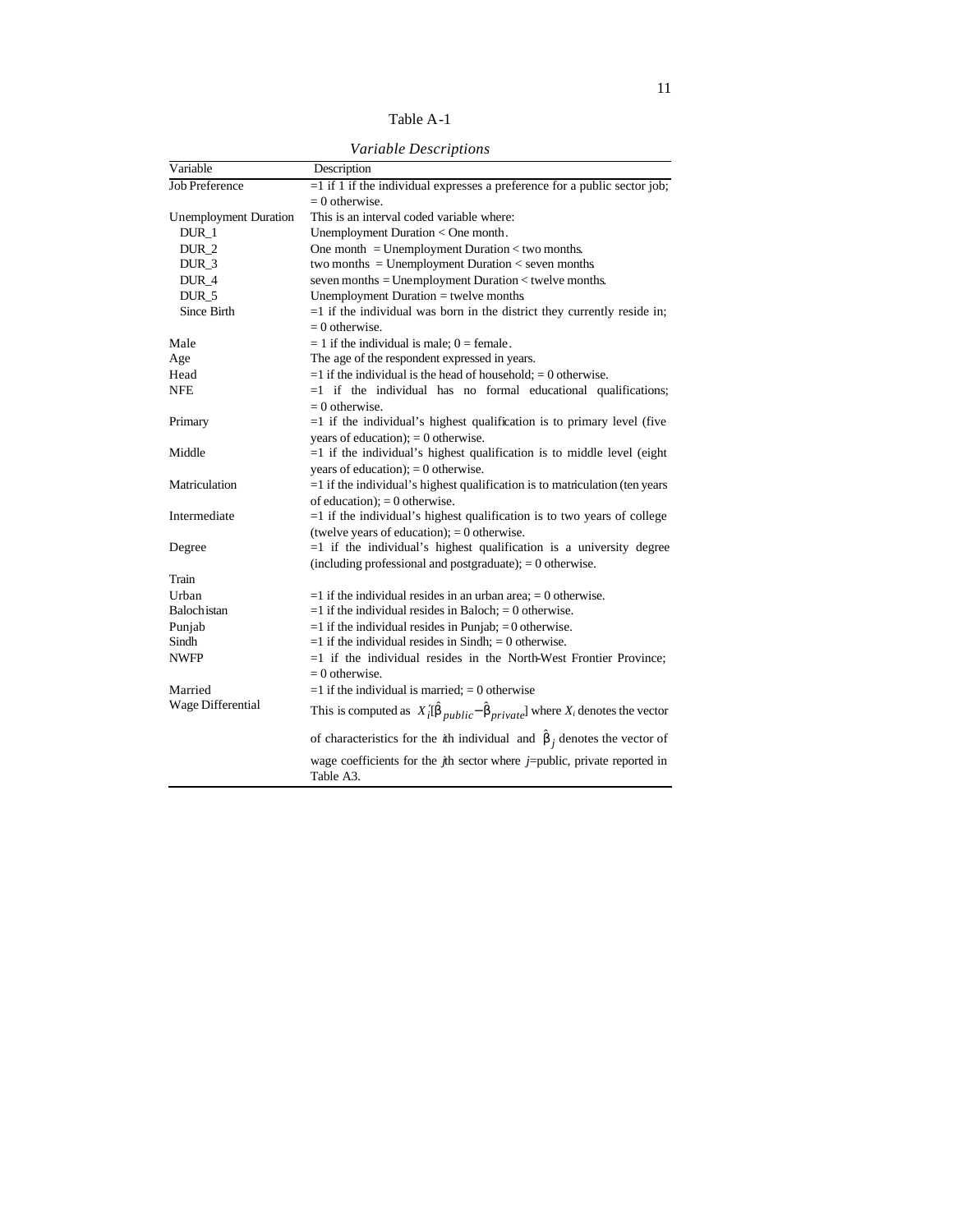|                              | variable Summary Statistics |              |              |
|------------------------------|-----------------------------|--------------|--------------|
|                              | Mean                        | Job          | Job          |
| Variable                     | Value                       | Preference=1 | Preference=0 |
| <b>Job Preference</b>        | 0.452                       | 1.000        | 0.000        |
| <b>Unemployment Duration</b> |                             |              |              |
| DUR <sub>1</sub>             | 0.139                       | 0.078        | 0.190        |
| $DUR_2$                      | 0.249                       | 0.182        | 0.305        |
| $DUR_3$                      | 0.206                       | 0.179        | 0.229        |
| DUR_4                        | 0.136                       | 0.133        | 0.138        |
| DUR_5                        | 0.270                       | 0.429        | 0.138        |
| Since Birth                  | 0.869                       | 0.876        | 0.864        |
| Male                         | 0.893                       | 0.859        | 0.921        |
| Age                          | 26.186                      | 24.178       | 27.845       |
|                              | (9.97)                      | (7.30)       | (11.48)      |
| Head                         | 0.206                       | 0.130        | 0.269        |
| $NFE^{\dagger}$              | 0.203                       | 0.084        | 0.300        |
| Primary                      | 0.172                       | 0.104        | 0.229        |
| Middle                       | 0.164                       | 0.127        | 0.195        |
| Matriculation                | 0.229                       | 0.317        | 0.157        |
| Intermediate                 | 0.103                       | 0.158        | 0.057        |
| Degree                       | 0.129                       | 0.210        | 0.062        |
| Train                        | 0.043                       | 0.049        | 0.038        |
| Urban                        | 0.516                       | 0.550        | 0.488        |
| Balochistan <sup>†</sup>     | 0.079                       | 0.095        | 0.064        |
| Punjab                       | 0.400                       | 0.363        | 0.431        |
| Sindh                        | 0.159                       | 0.141        | 0.174        |
| <b>NWFP</b>                  | 0.362                       | 0.401        | 0.331        |
| Married                      | 0.317                       | 0.231        | 0.388        |
| Wage Differential            |                             |              |              |
| Selectivity                  | 0.318                       | 0.309        | 0.325        |
| Corrected                    | (0.154)                     | (0.167)      | (0.142)      |
| Uncorrected                  | 0.374                       | 0.388        | 0.362        |
|                              | (0.167)                     | (0.185)      | (0.150)      |
| Sample Size                  | 767                         | 347          | 420          |

*Variable Summary Statistics*

*Notes:* to Table A-2.

(a) Standard deviations are reported in parentheses for continuous variables.

(b) † Denotes omitted category in estimation.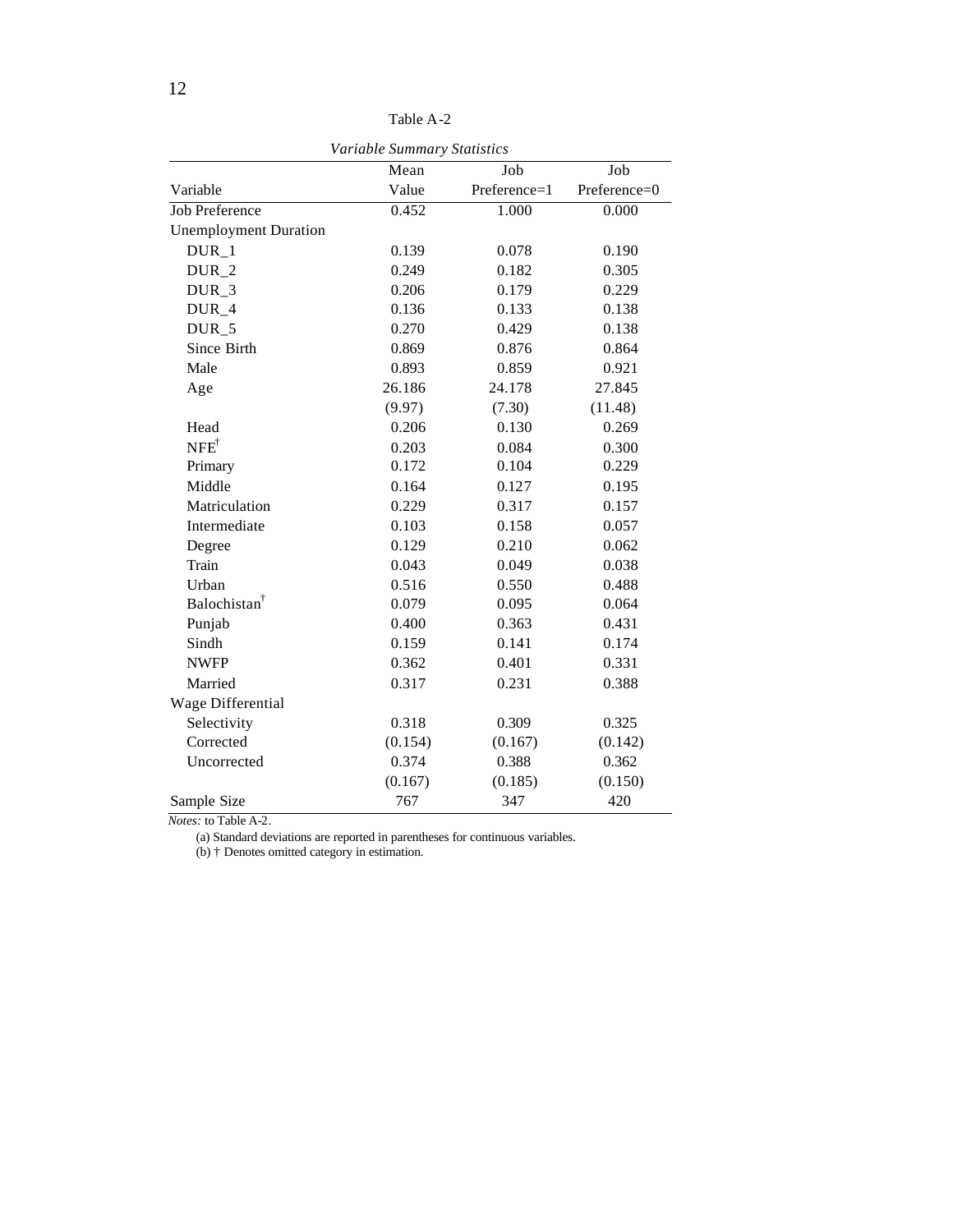Table A-3

|                             | Separate Stated Job Preference and Unemployment Duration |                                                             |  |  |
|-----------------------------|----------------------------------------------------------|-------------------------------------------------------------|--|--|
|                             |                                                          | Equations with Stated Job Preference as Exogenous Regressor |  |  |
|                             | <b>Stated Job Preference</b>                             | <b>Unemployment Duration</b>                                |  |  |
| Constant                    | 0.052                                                    | 4.134***                                                    |  |  |
|                             | (0.185)                                                  | (0.917)                                                     |  |  |
| Since Birth                 | $\ddagger$                                               | $-0.988$                                                    |  |  |
|                             |                                                          | (0.764)                                                     |  |  |
| Head                        | ţ                                                        | $-1.836***$                                                 |  |  |
|                             |                                                          | (0.649)                                                     |  |  |
| Primary                     | ţ                                                        | 1.108                                                       |  |  |
|                             |                                                          | (0.828)                                                     |  |  |
| Middle                      | ţ                                                        | 1.442*                                                      |  |  |
|                             |                                                          | (0.842)                                                     |  |  |
| Matric.                     | $\ddagger$                                               | 2.996***                                                    |  |  |
|                             |                                                          | (0.814)                                                     |  |  |
| Intermediate                | $\ddagger$                                               | 3.213***                                                    |  |  |
|                             |                                                          | (1.018)                                                     |  |  |
| Degree                      | $\ddagger$                                               | 4.130**                                                     |  |  |
|                             |                                                          | (0.959)                                                     |  |  |
| Job Preference <sup>9</sup> | $\ddagger$                                               | 3.596***                                                    |  |  |
|                             |                                                          | (0.565)                                                     |  |  |
| Wage Differential           | $-0.207$                                                 | ţ                                                           |  |  |
|                             | (0.325)                                                  |                                                             |  |  |
| Urban                       | $0.194**$                                                | $\ddagger$                                                  |  |  |
|                             | (0.094)                                                  |                                                             |  |  |
| Punjab                      | $-0.297**$                                               | ţ                                                           |  |  |
|                             | (0.189)                                                  |                                                             |  |  |
| Sindh                       | $-0.390*$                                                | ţ                                                           |  |  |
|                             | (0.201)                                                  |                                                             |  |  |
| <b>NWFP</b>                 | $-0.073$                                                 | $\ddagger$                                                  |  |  |
|                             | (0.182)                                                  |                                                             |  |  |
| S                           | 1.0                                                      | $6.536***$                                                  |  |  |
|                             |                                                          | (0.244)                                                     |  |  |
| $\mathbf N$                 | 767                                                      | 767                                                         |  |  |
| Log(L)                      | $-21.6$                                                  | $-1362.4$                                                   |  |  |

*Job Preference and Unemployment Duration Models*

*Notes:* to Table A-3.

 $\overline{a}$ 

(a) The estimates in column one are based on estimation of a univariate probit model.

(b) The estimates in column two are based on the estimation of an interval regression model.

(c) ‡ denotes not used in estimation.

(d) \*\*\*, \*\*, \* denote statistical significance at the 0.01, 0.05, and 0.1 level respectively using two tailed tests.

<sup>9</sup>Our approach allowed "Job Preference" to enter in the unemployment duration model exogenously after applying Durbin -Wu-Hausman test. The results of this test can be provided on request.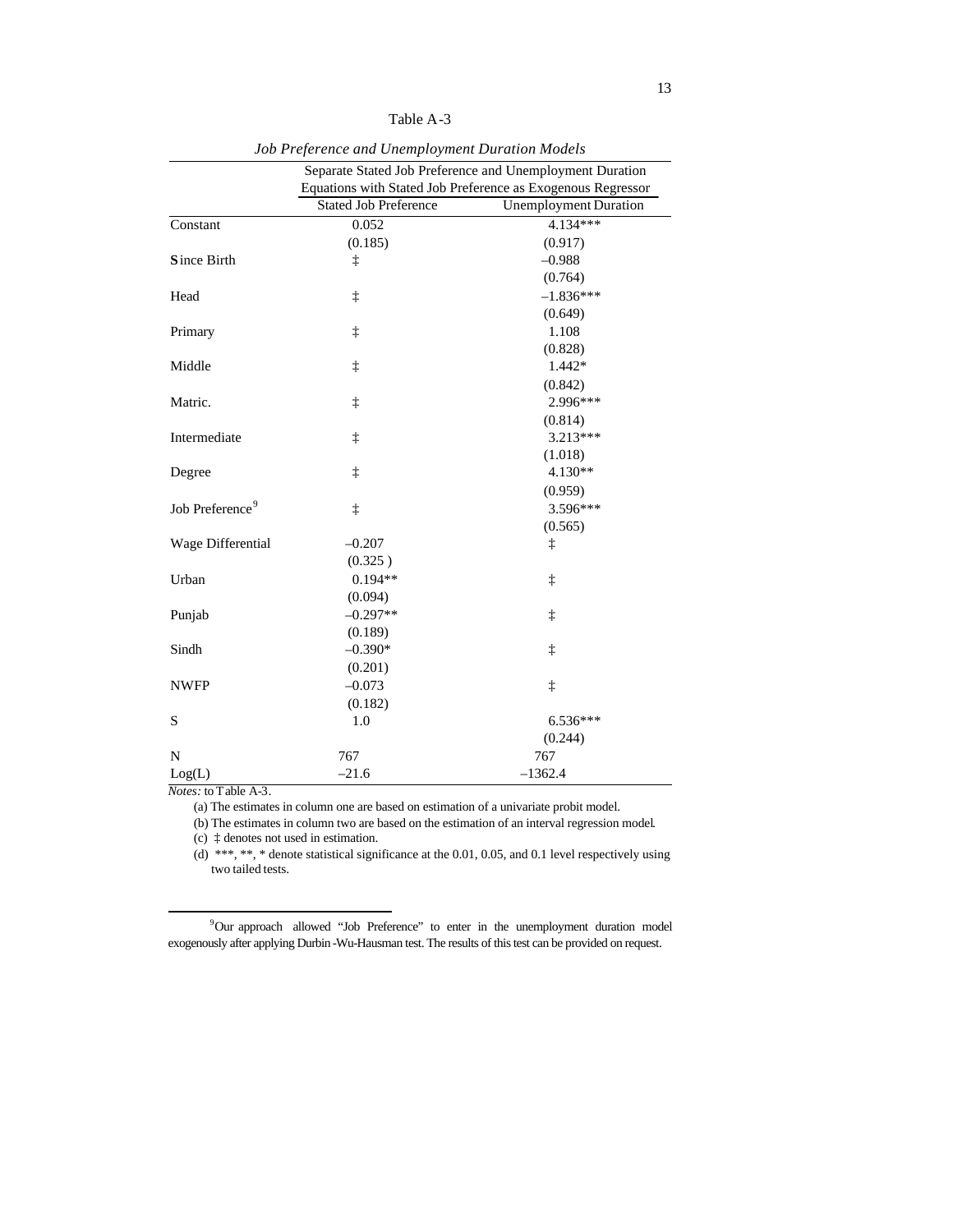| - - <u>.</u> . -<br>.<br><sub></sub><br>Selectivity<br>Means and Sample<br>Uncorrected |                 |             |                       |                        |                       |                       |  |
|----------------------------------------------------------------------------------------|-----------------|-------------|-----------------------|------------------------|-----------------------|-----------------------|--|
|                                                                                        |                 | Proportions | Corrected OLS         |                        | <b>OLS</b>            |                       |  |
|                                                                                        | Public          | Private     | Public<br>Private     |                        | Public                | Private               |  |
| Variables                                                                              | Sector          | Sector      | Sector                | Sector                 | Sector                | Sector                |  |
| Constant                                                                               | 1.00            | 1.00        | 2.534***              | 1.554***               | 2.066***              | 0.936***              |  |
|                                                                                        |                 |             | (0.360)               | (0.304)                | (0.118)               | (0.109)               |  |
| Male                                                                                   | 0.881           | 0.906       | 0.009                 | $0.296***$             | $0.086***$            | $0.496***$            |  |
|                                                                                        |                 |             | (0.062)               | (0.101)                | (0.028)               | (0.041)               |  |
| Age                                                                                    | 37.14           | 30.23       | 0.007                 | $0.035***$             | $0.021***$            | $0.050***$            |  |
|                                                                                        | (9.29)          | (11.01)     | (0.012)               | (0.009)                | (0.007)               | (0.006)               |  |
| Age Squared                                                                            | 14.66           | 10.35       | 0.009                 | $-0.030***$            | $-0.008$              | $-0.053***$           |  |
| $\div 100$                                                                             |                 | (7.65)      | (0.015)               | (0.001)                | (0.008)               | (0.008)               |  |
| Primary                                                                                | (7.15)<br>0.103 | 0.205       | $0.068**$             | $0.135***$             | $0.092***$            | $0.128***$            |  |
|                                                                                        |                 |             |                       |                        |                       |                       |  |
|                                                                                        | 0.085           | 0.129       | (0.034)<br>$0.110***$ | (0.026)<br>$0.267$ *** | (0.030)<br>$0.146***$ | (0.025)<br>$0.217***$ |  |
| Middle                                                                                 |                 |             |                       |                        |                       |                       |  |
|                                                                                        | 0.225           |             | (0.038)<br>0.298***   | (0.038)<br>$0.321***$  | (0.029)<br>$0.352***$ | (0.029)<br>$0.263***$ |  |
| Matriculation                                                                          |                 | 0.169       |                       |                        |                       |                       |  |
|                                                                                        |                 |             | (0.046)               | (0.040)                | (0.024)               | (0.029)               |  |
| Intermediate                                                                           | 0.162           | 0.062       | $0.437***$            | $0.496***$             | $0.505***$            | $0.403***$            |  |
|                                                                                        |                 |             | (0.054)               | (0.061)                | (0.026)               | (0.039)               |  |
| Degree                                                                                 | 0.283           | 0.101       | $0.437***$            | 1.078***               | $0.876***$            | $1.016***$            |  |
|                                                                                        |                 |             | (0.060)               | (0.056)                | (0.027)               | (0.044)               |  |
| Urban                                                                                  | 0.592           | 0.643       | $0.121***$            | $0.114***$             | $0.111***$            | $0.141***$            |  |
|                                                                                        |                 |             | (0.018)               | (0.024)                | (0.016)               | (0.021)               |  |
| Train                                                                                  | 0.066           | 0.043       | $0.078*$              | $0.060***$             | $0.088**$             | $0.082***$            |  |
|                                                                                        |                 |             | (0.042)               | (0.049)                | (0.039)               | (0.048)               |  |
| Punjab                                                                                 | 0.369           | 0.532       | $-0.126***$           | $-0.307***$            | $-0.155***$           | $-0.243***$           |  |
|                                                                                        |                 |             | (0.029)               | (0.046)                | (0.021)               | (0.035)               |  |
| Sindh                                                                                  | 0.270           | 0.277       | $-0.116*$             | $-0.174***$            | $-0.141***$           | $-0.117***$           |  |
|                                                                                        |                 |             | (0.028)               | (0.047)                | (0.022)               | (0.037)               |  |
| <b>NWFP</b>                                                                            | 0.181           | 0.118       | $-0.249***$           | $-0.343***$            | $-0.274***$           | $-0.326***$           |  |
|                                                                                        |                 |             | (0.031)               | (0.045)                | (0.025)               | (0.044)               |  |
| Married                                                                                | 0.881           | 0.906       | 0.011                 | $0.069**$              | 0.033                 | $0.060**$             |  |
|                                                                                        |                 |             | (0.031)               | (0.030)                | (0.027)               | (0.030)               |  |
|                                                                                        | 1.018           | 1.228       | $-0.075$              | $-0.133***$            | $\ddagger$            | $\ddagger$            |  |
| - Selection<br>$\overline{P_i}$                                                        |                 |             | (0.054)               | (0.063)                |                       |                       |  |
| Term                                                                                   |                 |             |                       |                        |                       |                       |  |
| Ln(wage)                                                                               | 3.20            | 2.52        | $\ddagger$            | $\ddagger$             | $\ddagger$            | $\ddagger$            |  |
|                                                                                        | (0.59)          | (0.71)      |                       |                        |                       |                       |  |
| ${\bf N}$                                                                              | 3310            | 3694        | 3310                  | 3694                   | 3310                  | 3694                  |  |
| $\mathbf{s}$                                                                           | $\ddagger$      | $\ddagger$  | 0.464                 | 0.577                  | 0.464                 | 0.577                 |  |
| Adjusted $R^2$                                                                         | $\ddagger$      | $\ddagger$  | 0.386                 | 0.337                  | 0.386                 | 0.337                 |  |

*OLS Wage Equation Estimates for Sectoral Equations*

*Notes:* to Table A-4.

(a) A five-category multinomial logit model was used to compute the Lee selection terms.

(b) \*\*\*, \*\*, \* denote statistical significance at the  $0.01, 0.05$ , and  $0.1$  level respectively using two tailed tests.

(c) ‡ Denotes not applicable.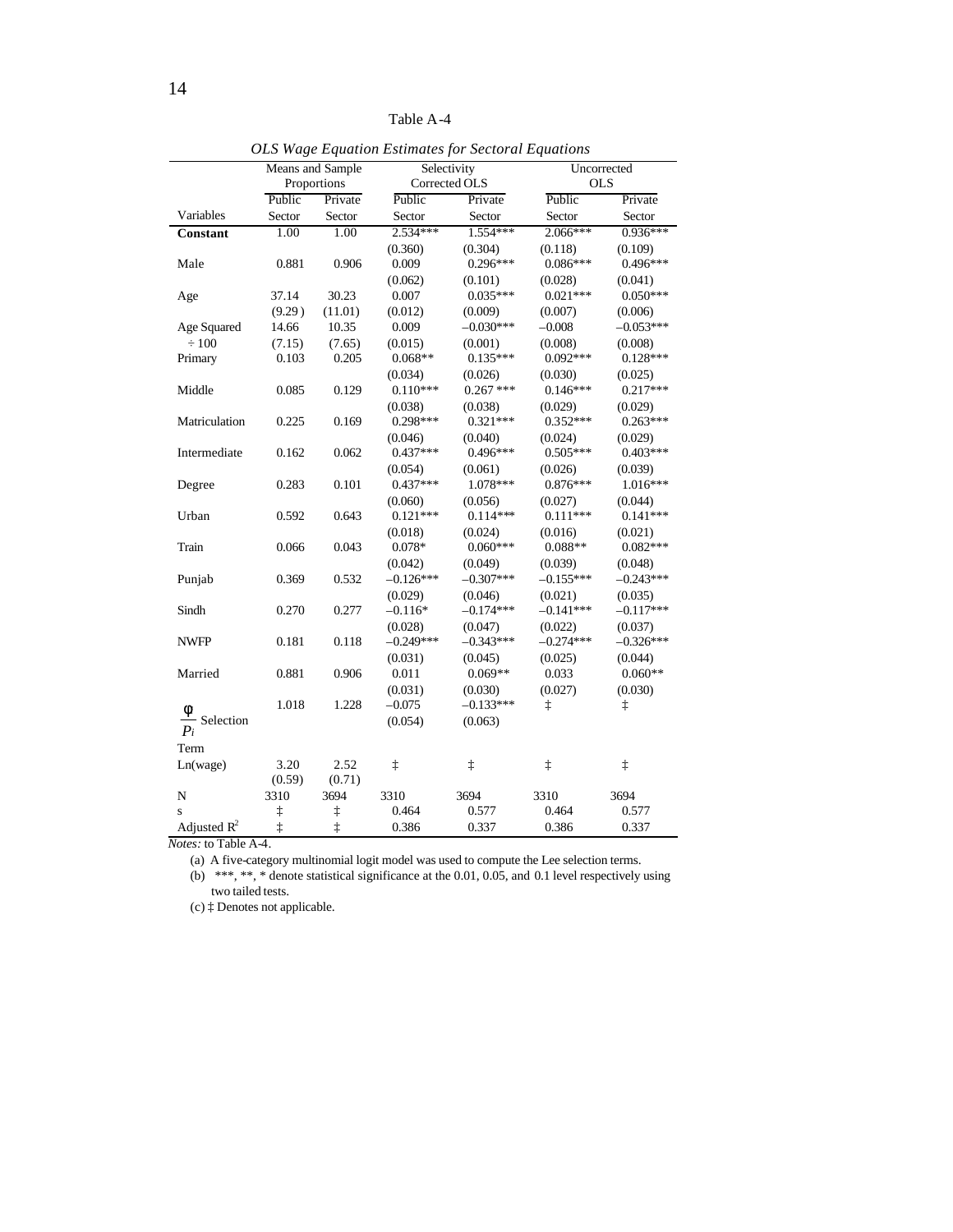| Unconditional | Conditional |
|---------------|-------------|
| $0.211**$     | $0.326***$  |
| (0.107)       | (0.017)     |
| $0.311***$    | $0.344***$  |
| (0.122)       | (0.017)     |
| $0.318***$    | $0.374***$  |
| (0.139)       | (0.024)     |
|               |             |

*Public Sector Wage Differentials*

*Notes:* to Table A-5.

(a) \*\*\*, \*\*, \* denote statistical significance at the 0.01, 0.05, and 0.1 level respectively using two tailed tests.

(b) The unconditional differentials are based on the selectivity corrected estimates from Table A-4, the conditional estimates are based on the uncorrected OLS estimates from Table A-4.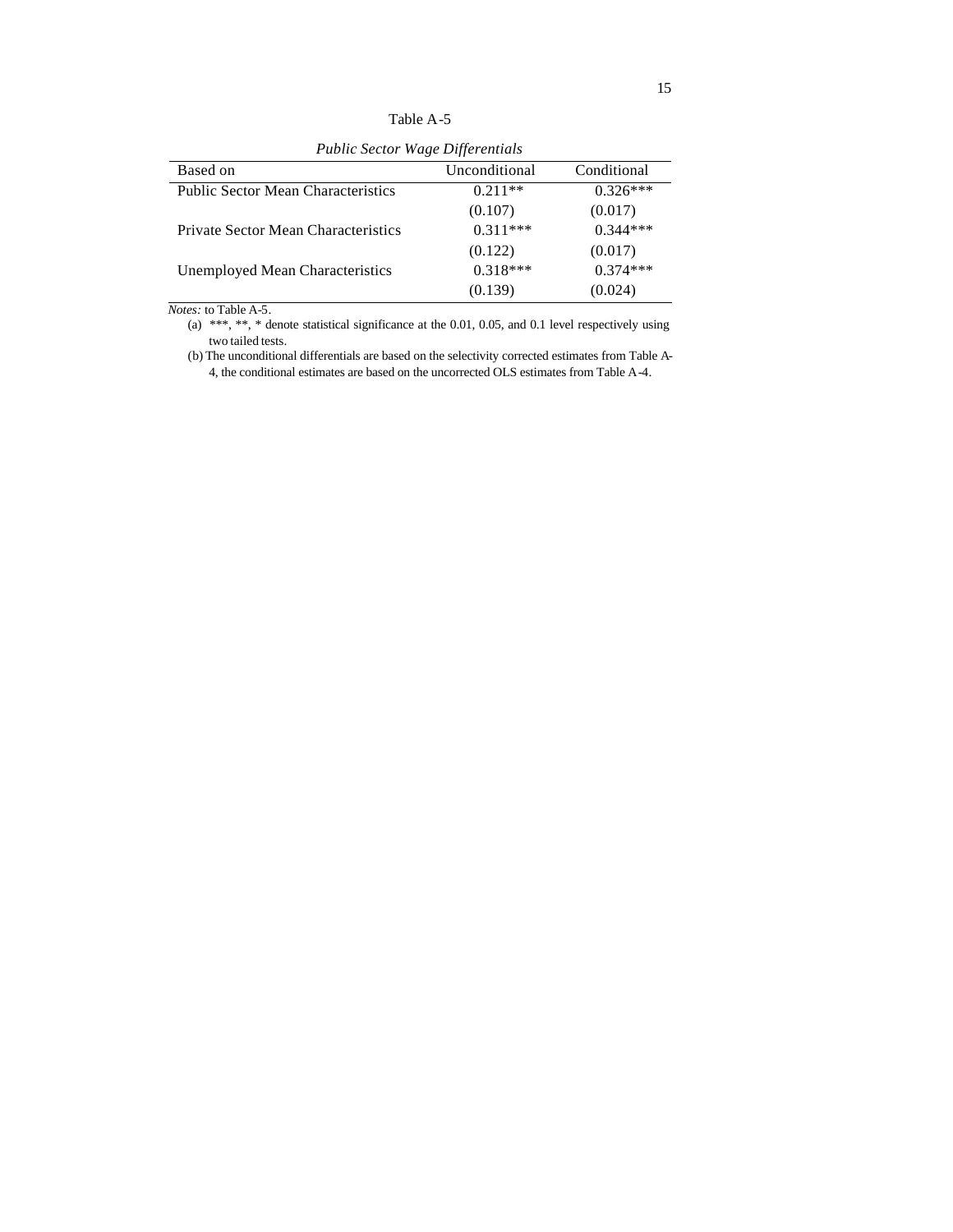| `able A- |  |  |
|----------|--|--|
|----------|--|--|

*Multinomial Logit Results*

|          |                    |                                 |                     |                            | <b>State Owned</b>    |                       | Unemployed (looking  |              |
|----------|--------------------|---------------------------------|---------------------|----------------------------|-----------------------|-----------------------|----------------------|--------------|
|          |                    | Public Sector<br>Private Sector |                     |                            | Enterprises           |                       | for work)            |              |
|          | Coefficient        |                                 | Coefficient         | Coefficient<br>Coefficient |                       |                       |                      |              |
| Variable | (Std. error)       | z                               | (Std. error)        | z                          | (Std. error)          | z                     | (Std. error)         | $\mathbf{z}$ |
|          | $-0.0509$          |                                 | 0.50149             |                            | 0.3616                |                       | $-0.0669$            |              |
| Urban    | $(-0.0576)$        | $-0.88$                         | (0.0482)            | $10.39***$                 | (0.1304)              | $2.77***$             | (0.0825)             | $-0.81$      |
|          | $-0.0001$          |                                 | $-0.1838$           |                            | 0.4570                |                       | $-0.3814$            |              |
| Sindh    | $(-0.0663)$        | $\overline{0}$                  | (0.0537)            | $-3.42***$                 | (0.1402)              | $3.26***$             | (0.1132)             | $-3.37***$   |
|          | $-0.1624$          |                                 | $-0.9099$           |                            | $-0.3285$             |                       | 0.4738               |              |
| Nwfp     | (0.0735)           | $-2.21$ **                      | (0.0663)            | $13.72***$                 | (0.1842)              | $-1.78***$            | (0.0908)             | $5.22***$    |
|          | 0.5451             |                                 | $-0.9918$           |                            | 0.5523                |                       | 0.4309               |              |
| Baloch   | (0.083)            | $6.56^{\ast\ast\ast}$           | (0.0829)            | $11.96***$                 | (0.1749)              | $3.16***$             | (0.1491)             | $-2.89***$   |
|          | 1.3257             |                                 | 1.13443             |                            | 1.3241                |                       | 0.6624               |              |
| Head     | (0.0769)           | $17.23***$                      | (0.0732)            | $15.48***$                 | (0.1739)              | $7.61^{\ast\ast\ast}$ | (0.1336)             | $4.96***$    |
|          | 3.3304             |                                 | 4.2695              |                            | 5.2771                |                       | 3.6556               |              |
| Gender   | (0.0785)           | $42.4***$                       | (0.0745)            | $57.24***$                 | (0.36)                | $14.66$ ***           | (0.137)              | $26.66$ ***  |
|          | 0.6533             |                                 | 0.4164              |                            | 0.5476                |                       | 0.3940               |              |
| Age      | (0.0189)           | $34.57***$                      | (0.0138)            | $30.04***$                 | (0.0408)              | $13.39***$            | (0.0248)             | $15.89***$   |
|          | $-0.0084$          |                                 | $-0.0060$           |                            | $-0.0072$             |                       | $-0.0056$            |              |
| Agesq    | (0.0002)           | $-34.98***$                     | (0.0002)            | $-32.09***$                | (0.0005)              | $-14.04$ ***          | (0.0003)             | $15.79***$   |
|          | 0.5849             |                                 | $-0.0682$           |                            | 0.2543                |                       | $-0.7981$            |              |
| Marr     | (0.0848)           | $6.9***$                        | (0.0714)            | $-0.96$                    | (0.1984)              | $1.28*$               | (0.1242)             | $-6.42$ ***  |
|          | 0.9385             |                                 | 0.1572              |                            | 0.3334                |                       | 0.5264               |              |
| Pri      | (0.0914)           | $10.26^{\ast\ast\ast}$          | (0.0673)            | $2.33***$                  | (0.1991)              | $1.67***$             | (0.1313)             | $4.01***$    |
|          | 0.8801             |                                 | $-0.6926$           |                            | 0.2312                |                       | 0.0147               |              |
| Middle   | (0.10135)          | $8.68^{\ast\ast\ast}$           | (0.0746)            | $-9.27***$                 | (0.2077)              | 1.11                  | (0.1385)             | 0.11         |
|          | 1.7296             |                                 | $-0.5282$           |                            | 0.6166                |                       | 0.2698               |              |
| Matric   | (0.0845)           | $\textbf{20.45}^{\ast\ast\ast}$ | (0.0696)            | $-7.59***$                 | (0.1804)              | $3.42***$             | (0.1274)             | $2.12***$    |
|          | 1.9927             |                                 | $-1.0414$           |                            | 0.2414                |                       | 0.0253               |              |
| Inter    | (0.098)<br>2.8992  | $\textbf{20.32}^{\ast\ast\ast}$ | (0.0939)<br>0.06754 | $-11.08***$                | (0.2322)<br>1.5154    | 1.04                  | (0.1577)             | 0.16         |
|          |                    | $\textbf{30.67}^{\ast\ast\ast}$ |                     | 0.73                       |                       | $8.06***$             | 1.0328               | $6.67***$    |
| Degree   | (0.0945)           |                                 | (0.0927)            |                            | (0.1879)              |                       | (0.1549)             |              |
|          | 1.1382             | $7.9***$                        | 1.0757              | $7.5***$                   | 1.3738                | $5.65***$             | 0.9872               | $4.61***$    |
| Train    | (0.144)            |                                 | (0.1434)            |                            | (0.2432)              |                       | (0.2141)             |              |
|          | 0.2104<br>(0.0719) | $2.93***$                       | $-0.2676$<br>(0.06) | $-4.46$ ***                | $-0.2732$<br>(0.1461) | $-1.87***$            | $-0.0680$<br>(0.119) |              |
| Sincebir | $-17.4406$         |                                 | $-10.5831$          |                            | $-18.1399$            |                       | $-11.5641$           | $-0.57$      |
|          | (0.3517)           | $-49.58***$                     | (0.2397)            | $-44.15***$                | (0.8088)              | $-22.43***$           | (0.4254)             | $-27.18***$  |
| Cons     |                    |                                 |                     |                            |                       |                       |                      |              |

Number of Obs = 41563

LR Chi2(64) = 24953.39

 $Prob > Chi2 = 0.0000$ 

Log Likelihood  $=-16835.085$ 

Pseudo  $R^2$  = 0.4257

*Notes:* (a) The omitted category is unemployed and do not want to participate in the labour market.

(b) \*\*\*, \*\*, \* denote statistical significance at the 0.01, 0.05, and 0.1 level respectively using two tailed tests.

(c) However in approaching the problem i.e., for prediction of wages for unemployed individuals, wage equations are estimated only for public and private sector.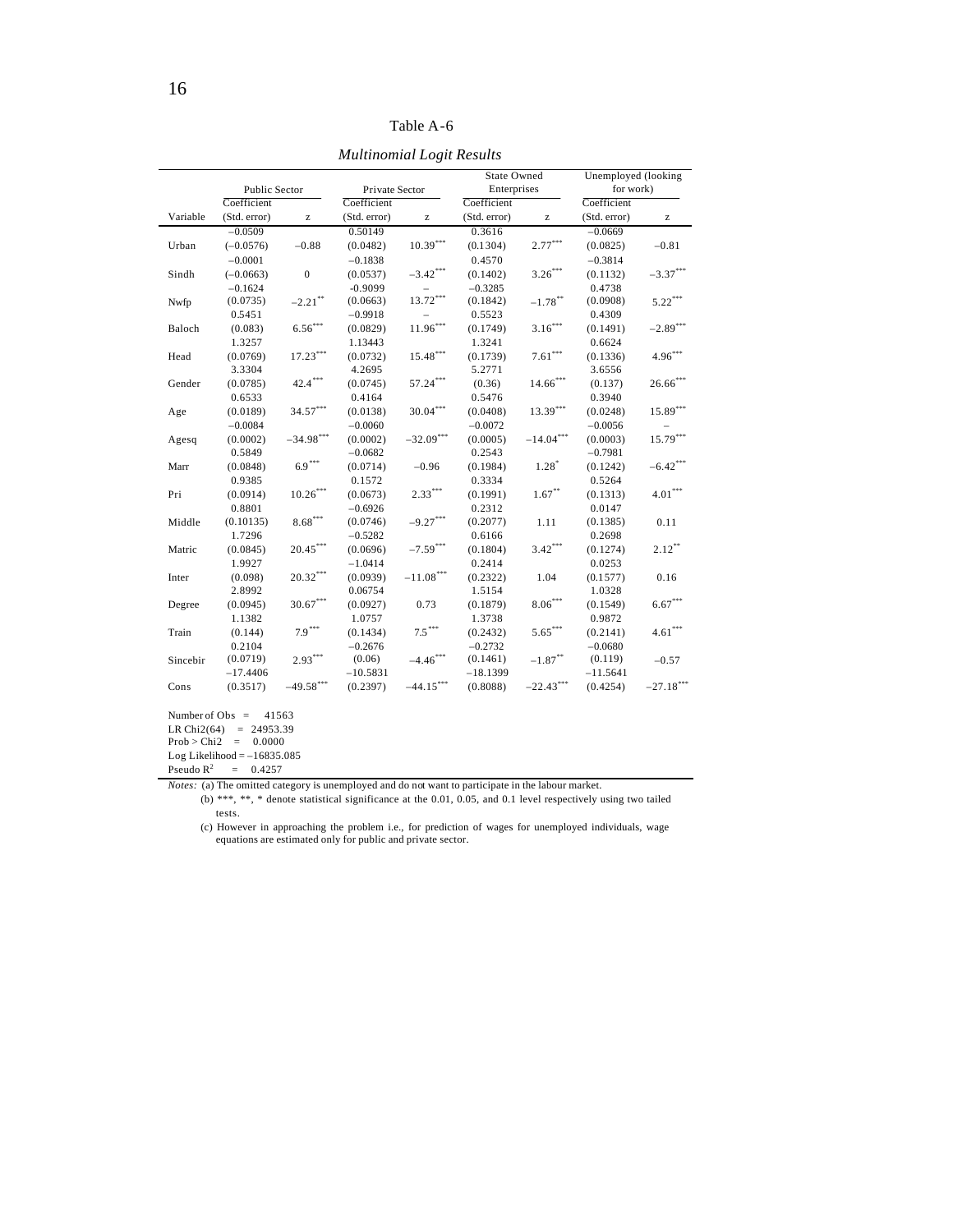#### **REFERENCES**

- Abowd, J. M., and H. S. Farber (1982) Job Queues and Union Status of Workers. *Industrial and Labour Relations Review* 35, 354–367.
- Blaug, M. (1979) The Economics of Education in Developing Countries: Current Trends and new Priorities. *Third World Quarterly* 1, 73–83.
- Bourdabat, B. (2005) Job Search Strategies and the Unemployment of University Graduates in Morocco, Paper presented to the IZA-EBRD Conference on Labour Market Dynamics, University of Bologna , May.
- Faiz, Bilquees (2006) Civil Servants Salary Structure. Pakistan Institute of Development Economics. (Working Papers Series 4.)
- Gregory, R. G., and J. Borland (1999) *Recent Developments in Public Sector Labour Markets.* Chapter 53 in O. Ashenfelter and D. Card (ed.)*Handbook of Labour Economics* Volume 3C. Elsevier Science B.V.
- Gyourko, J., and J. Tracy (1988) An Analysis of Public- and Private-Sector Wages Allowing for both Endogenous Choice of Government and Unions. *Journal of Labour Economics* 6, 229–253.
- Hyder, A., and B. Reilly (2005) The Public Sector Pay Gap in Pakistan: A Quantile Regression Analysis. Poverty Research Unit at Sussex Department of Economics, University of Sussex, July. (Working Paper No. 33.)
- Lee, L. (1983) Generalised Models with Selectivity. *Econometrica* 51, 507– 512.
- Lindauer, D. L., and R. H. Sabot (1983) The Public -Private Sector Wage Differential in a Poor urban Economy. *Journal of Development Economics* 12, 137–153.
- Louviere, J. J., D. Henscher, and J. D. Swait (2000) *Stated Choice Methods: Analysis and Applications.* Cambridge, MA: Cambridge University Press.
- Manski, C. (1990) The Use of Intentions to Data to Predict Behaviour: A Best Case Analysis. *Journal of the American Statistical Association* 85, 934–940.
- Mengistae, T. (1999) Wage Rates and Job Queues: Does the Public Sector Overpay in Ethiopia? The World Bank Development Research Group, Washington, D.C. (Policy Research Working Paper No. 2105).
- Poirier, D. (1980) Partial Observability in Bivariate Probit Models. *Journal of Econometrics* 12, 209–217.
- Said, M. (2004) Compensating Differentials and the Queue for Public Sector Jobs: Evidence from Egyptian Household Survey Data. Department of Economics. SOAS, University of London. (Working Paper No. 136).
- Skyt-Nielsen, H., and M. Rosholm (2001) The Public-Private Sector Wage Gap in Zambia in the 1990s: A Quantile Regression Approach. *Empirical Economics* 26, 169–182.
- Stewart, M. (1983) On Least Squares Estimation When the Dependent Variable is Grouped. *Review of Economic Studies* 50, 737–753.